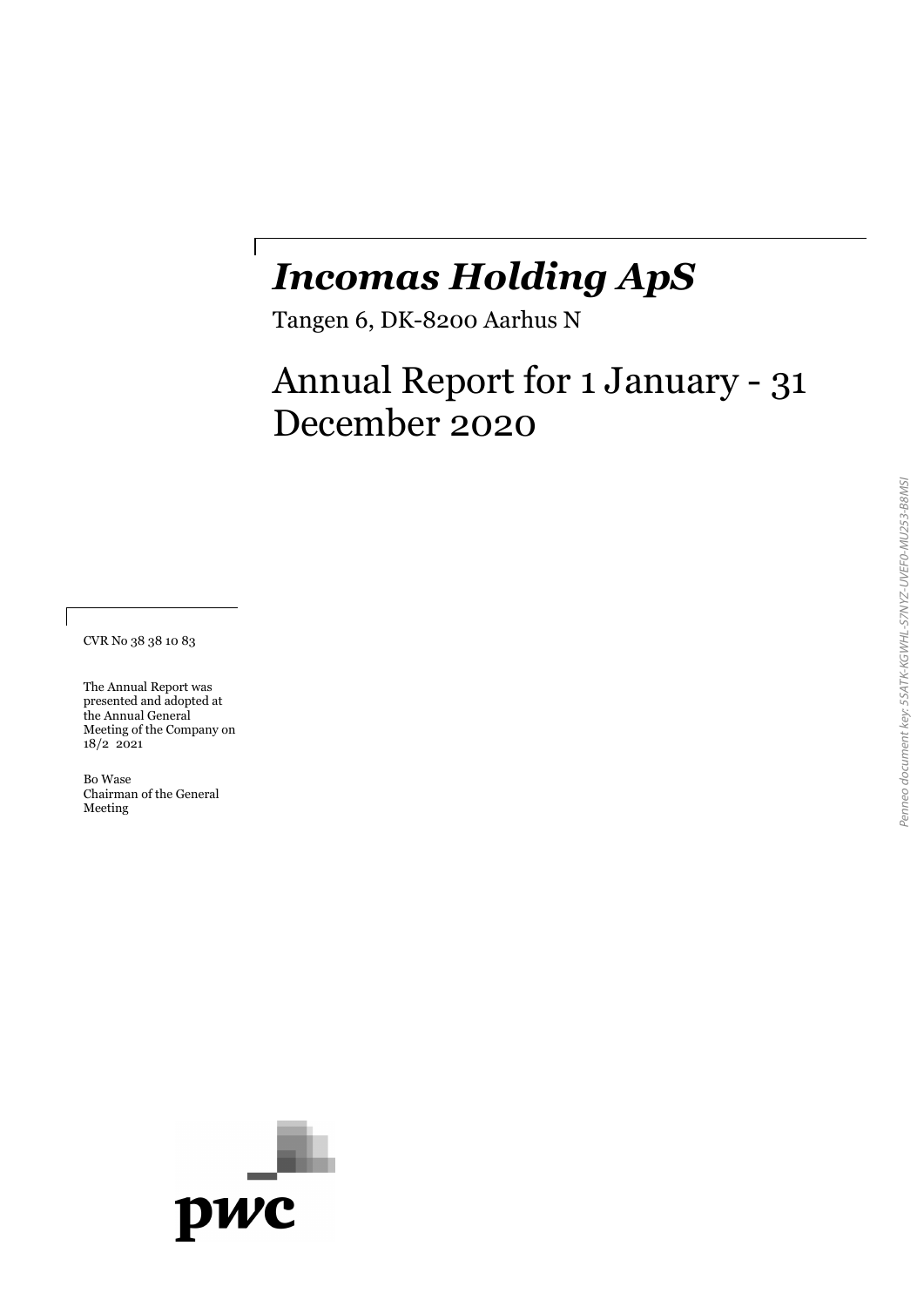### **Contents**

| <b>Management's Statement and Auditor's Report</b>          |                |
|-------------------------------------------------------------|----------------|
| Management's Statement                                      | $\mathbf{1}$   |
| <b>Independent Auditor's Report</b>                         | $\overline{2}$ |
| <b>Management's Review</b>                                  |                |
| Company Information                                         | 5              |
| Group Chart                                                 | 6              |
| Financial Highlights                                        | 7              |
| Management's Review                                         | 8              |
| <b>Consolidated and Parent Company Financial Statements</b> |                |
| Income Statement 1 January - 31 December                    | 13             |
| <b>Balance Sheet 31 December</b>                            | 14             |
| <b>Statement of Changes in Equity</b>                       | 16             |
| Cash Flow Statement 1 January - 31 December                 | 17             |
| Notes to the Financial Statements                           | 18             |



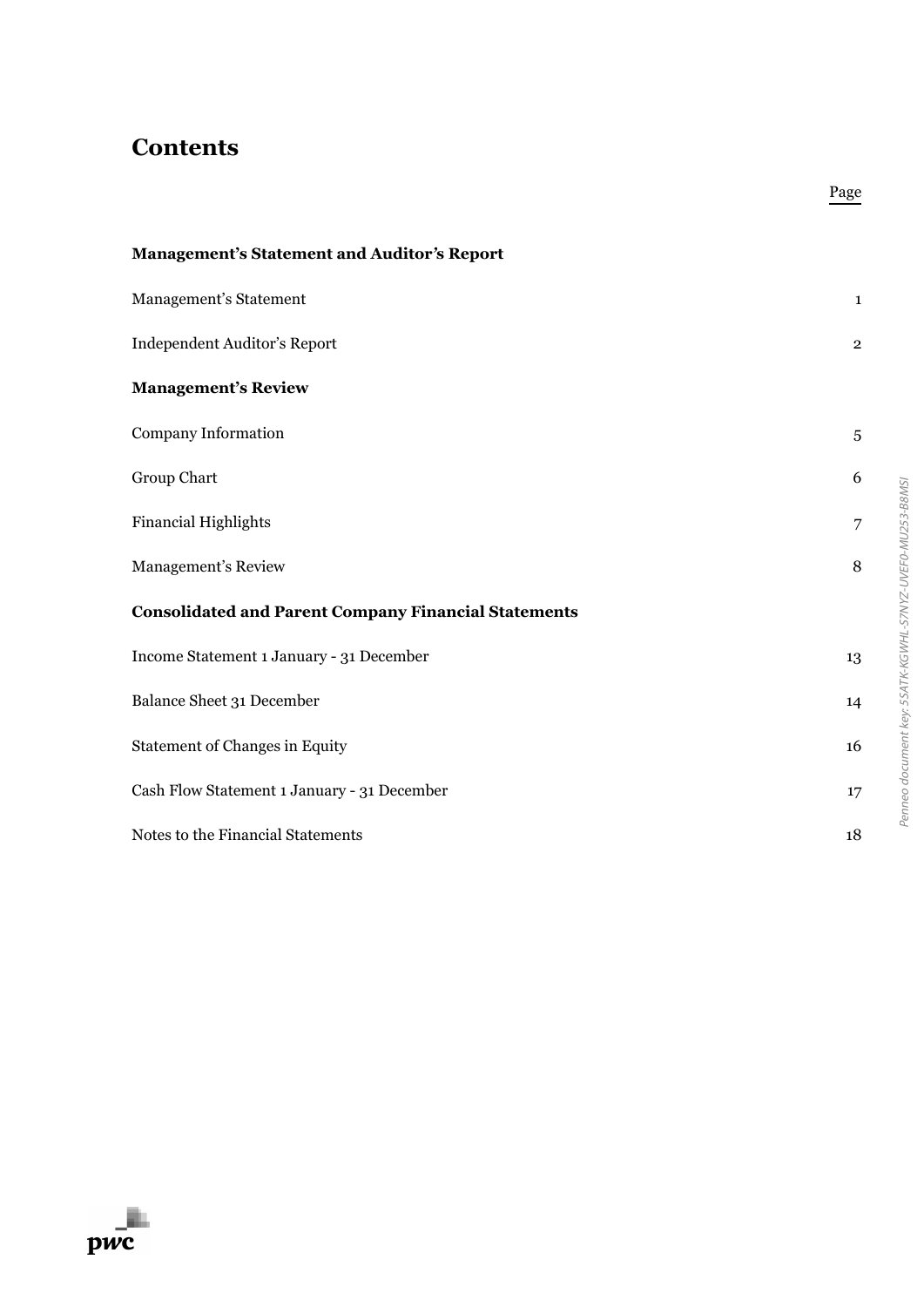### **Management's Statement**

The Executive Board and Board of Directors have today considered and adopted the Annual Report of Incomas Holding ApS for the financial year 1 January - 31 December 2020.

The Annual Report is prepared in accordance with the Danish Financial Statements Act.

In our opinion the Financial Statements and the Consolidated Financial Statements give a true and fair view of the financial position at 31 December 2020 of the Company and the Group and of the results of the Company and Group operations and of consolidated cash flows for 2020.

In our opinion, Management's Review includes a true and fair account of the matters addressed in the Review.

We recommend that the Annual Report be adopted at the Annual General Meeting.

Aarhus, 18 February 2021

**Executive Board** 

Jesper Severin Johanson Executive Officer

#### **Board of Directors**

| <b>Bo</b> Wase<br>Chairman | Emil Kildegaard Gerhardt | Christian Bach |  |
|----------------------------|--------------------------|----------------|--|
| Jack Randbo Hjeronymus     | Jesper Severin Johanson  | Jeppe Højgaard |  |

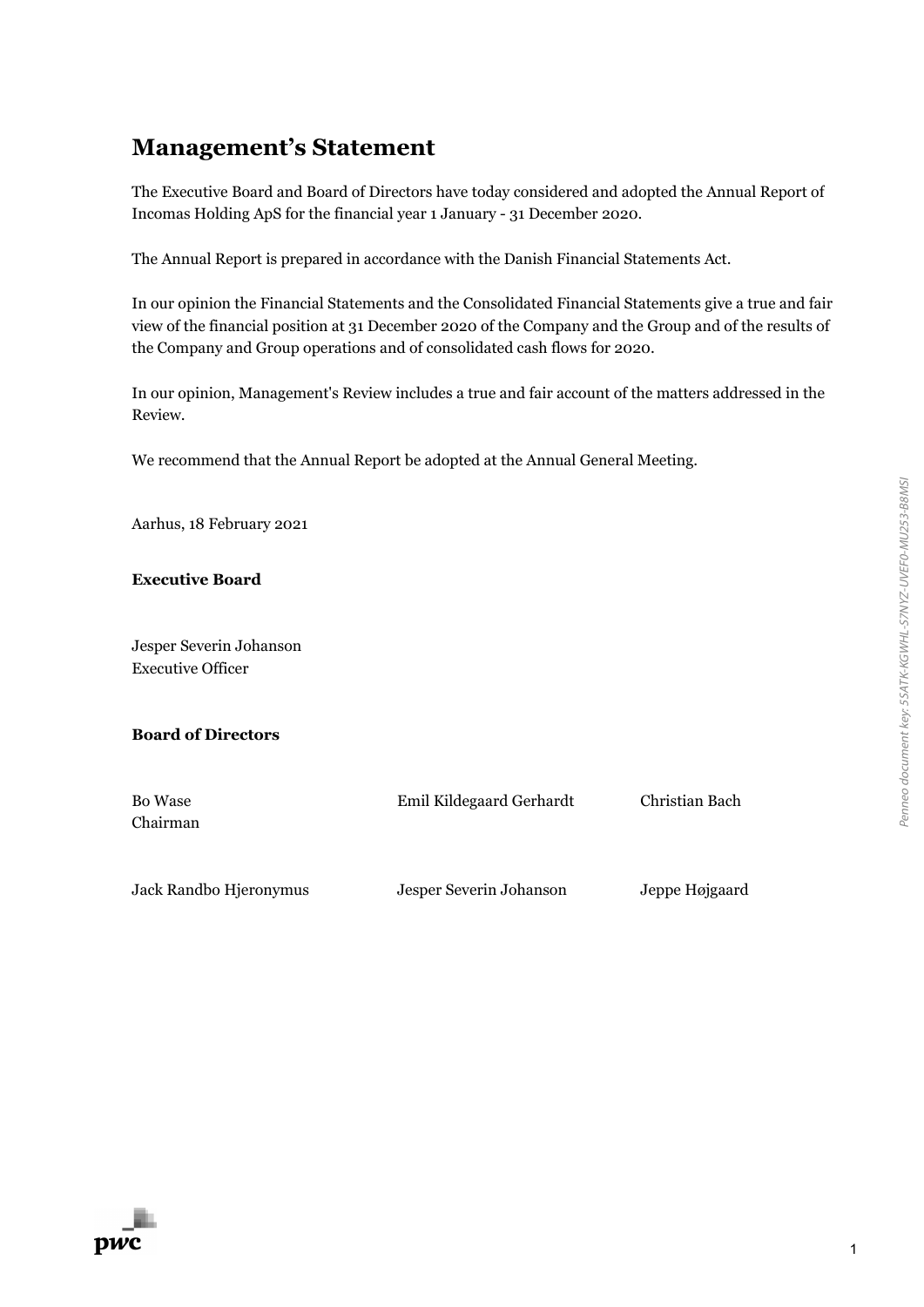### **Independent Auditor's Report**

To the Shareholders of Incomas Holding ApS

#### **Opinion**

In our opinion, the Consolidated Financial Statements and the Parent Company Financial Statements give a true and fair view of the financial position of the Group and the Parent Company at 31 December 2020 and of the results of the Group's and the Parent Company's operations and of consolidated cash flows for the financial year 1 January - 31 December 2020 in accordance with the Danish Financial Statements Act.

We have audited the Consolidated Financial Statements and the Parent Company Financial Statements of Incomas Holding ApS for the financial year 1 January - 31 December 2020, which comprise income statement, balance sheet, statement of changes in equity and notes, including a summary of significant accounting policies, for both the Group and the Parent Company, as well as consolidated statement of cash flows ("the Financial Statements").

#### **Basis for opinion**

We conducted our audit in accordance with International Standards on Auditing (ISAs) and the additional requirements applicable in Denmark. Our responsibilities under those standards and requirements are further described in the "Auditor's responsibilities for the audit of the Financial Statements" section of our report. We are independent of the Group in accordance with the International Ethics Standards Board for Accountants' Code of Ethics for Professional Accountants (IESBA Code) and the additional requirements applicable in Denmark, and we have fulfilled our other ethical responsibilities in accordance with these requirements. We believe that the audit evidence we have obtained is sufficient and appropriate to provide a basis for our opinion.

#### **Statement on Management's Review**

Management is responsible for Management's Review.

Our opinion on the Financial Statements does not cover Management's Review, and we do not express any form of assurance conclusion thereon.

In connection with our audit of the Financial Statements, our responsibility is to read Management's Review and, in doing so, consider whether Management's Review is materially inconsistent with the Financial Statements or our knowledge obtained during the audit, or otherwise appears to be materially misstated.

Moreover, it is our responsibility to consider whether Management's Review provides the information required under the Danish Financials Statements Act.

Based on the work we have performed, in our view, Management's Review is in accordance with the Consolidated Financial Statements and the Parent Company Financial Statements and has been prepared in accordance with the requirements of the Danish Financial Statements Act. We did not identify any material misstatement in Management's Review.

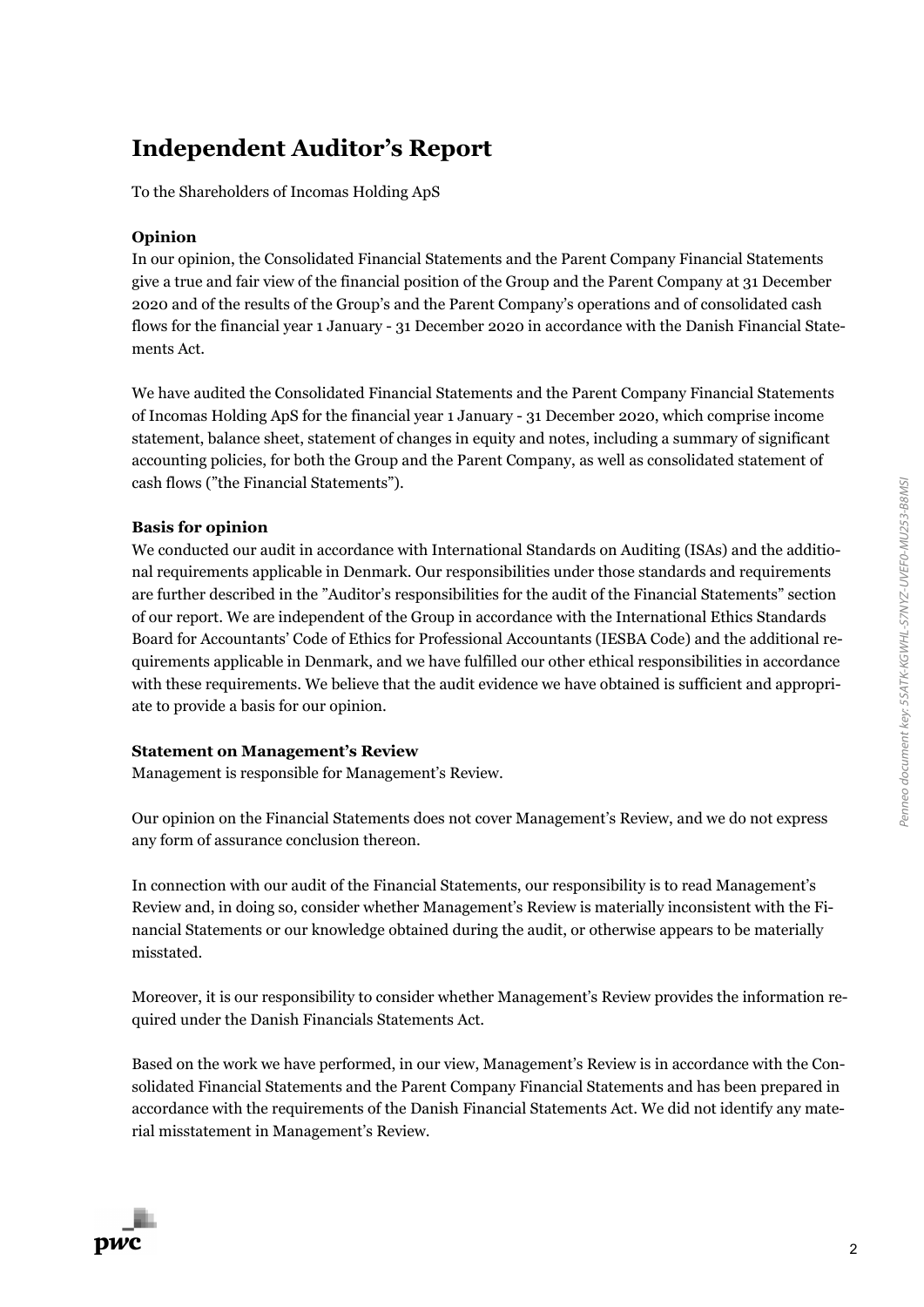### **Management's responsibilities for the Financial Statements**

Management is responsible for the preparation of consolidated financial statements and parent company financial statements that give a true and fair view in accordance with the Danish Financial Statements Act, and for such internal control as Management determines is necessary to enable the preparation of financial statements that are free from material misstatement, whether due to fraud or error.

In preparing the Financial Statements, Management is responsible for assessing the Group's and the Company's ability to continue as a going concern, disclosing, as applicable, matters related to going concern and using the going concern basis of accounting in preparing the Financial Statements unless Management either intends to liquidate the Group or the Company or to cease operations, or has no realistic alternative but to do so.

### **Auditor's responsibilities for the audit of the Financial Statements**

Our objectives are to obtain reasonable assurance about whether the Financial Statements as a whole are free from material misstatement, whether due to fraud or error, and to issue an auditor's report that includes our opinion. Reasonable assurance is a high level of assurance, but is not a guarantee that an audit conducted in accordance with ISAs and the additional requirements applicable in Denmark will always detect a material misstatement when it exists. Misstatements can arise from fraud or error and are considered material if, individually or in the aggregate, they could reasonably be expected to influence the economic decisions of users taken on the basis of these Financial Statements.

As part of an audit conducted in accordance with ISAs and the additional requirements applicable in Denmark, we exercise professional judgement and maintain professional scepticism throughout the audit. We also:

- Identify and assess the risks of material misstatement of the Financial Statements, whether due to fraud or error, design and perform audit procedures responsive to those risks, and obtain audit evidence that is sufficient and appropriate to provide a basis for our opinion. The risk of not detecting a material misstatement resulting from fraud is higher than for one resulting from error as fraud may involve collusion, forgery, intentional omissions, misrepresentations, or the override of internal control.
- Obtain an understanding of internal control relevant to the audit in order to design audit procedures that are appropriate in the circumstances, but not for the purpose of expressing an opinion on the effectiveness of the Company's and the Group's internal control.
- Evaluate the appropriateness of accounting policies used and the reasonableness of accounting estimates and related disclosures made by Management.
- Conclude on the appropriateness of Management's use of the going concern basis of accounting in preparing the Financial Statements and, based on the audit evidence obtained, whether a material uncertainty exists related to events or conditions that may cast significant doubt on the Group's and the Company's ability to continue as a going concern. If we conclude that a material uncertainty exists, we are required to draw attention in our auditor's report to the related disclosures in the Financial Statements or, if such disclosures are inadequate, to modify our opinion. Our conclusions are based on the

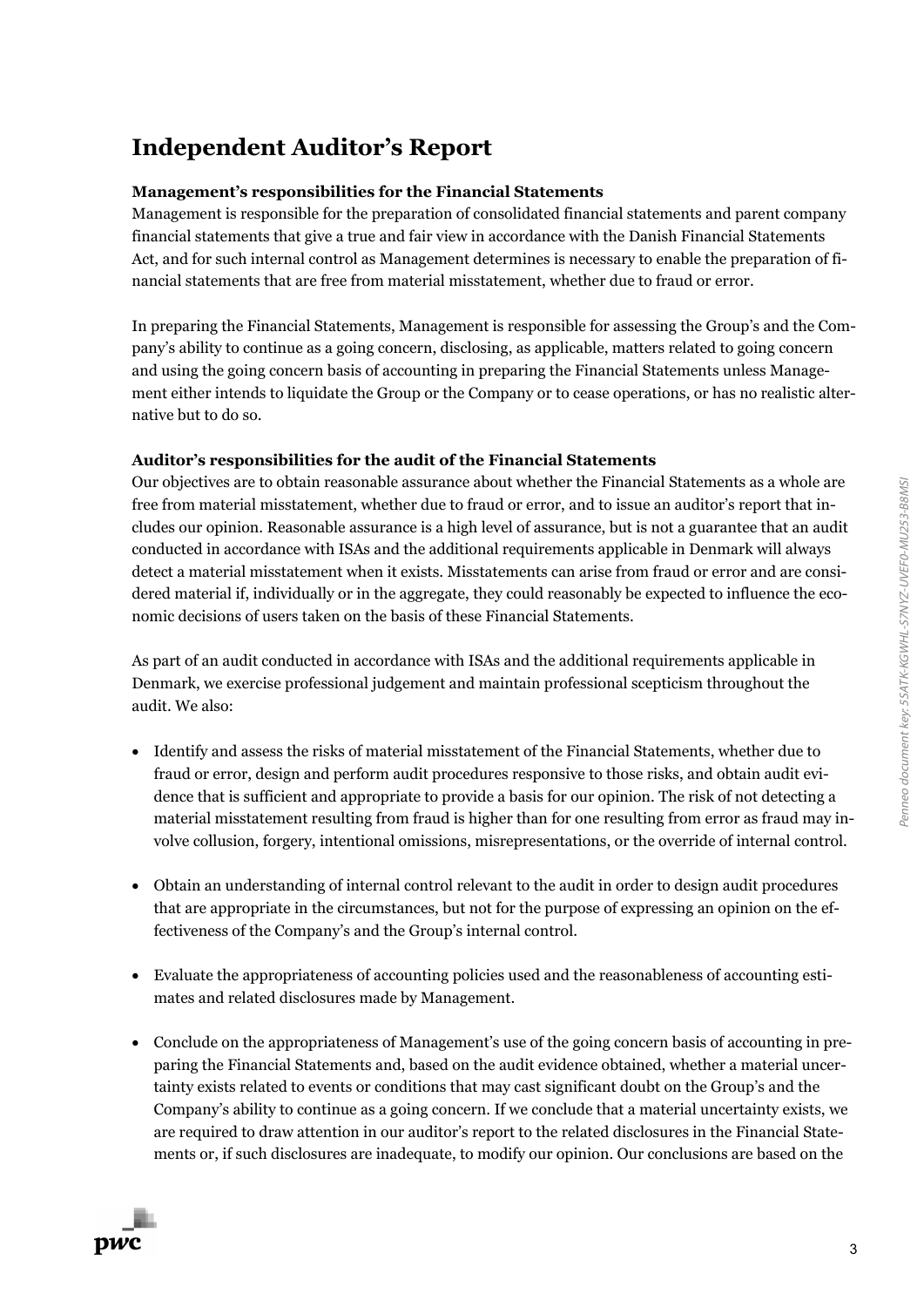### **Independent Auditor's Report**

audit evidence obtained up to the date of our auditor's report. However, future events or conditions may cause the Group and the Company to cease to continue as a going concern.

- Evaluate the overall presentation, structure and contents of the Financial Statements, including the disclosures, and whether the Financial Statements represent the underlying transactions and events in a manner that gives a true and fair view.
- Obtain sufficient appropriate audit evidence regarding the financial information of the entities or business activities within the Group to express an opinion on the Consolidated Financial Statements. We are responsible for the direction, supervision and performance of the group audit. We remain solely responsible for our audit opinion.

We communicate with those charged with governance regarding, among other matters, the planned scope and timing of the audit and significant audit findings, including any significant deficiencies in internal control that we identify during our audit.

Aarhus, 18 February 2021 **PricewaterhouseCoopers** Statsautoriseret Revisionspartnerselskab *CVR No 33 77 12 31*

Mads Meldgaard State Authorised Public Accountant mne24826

Martin Stenstrup Toft State Authorised Public Accountant mne42786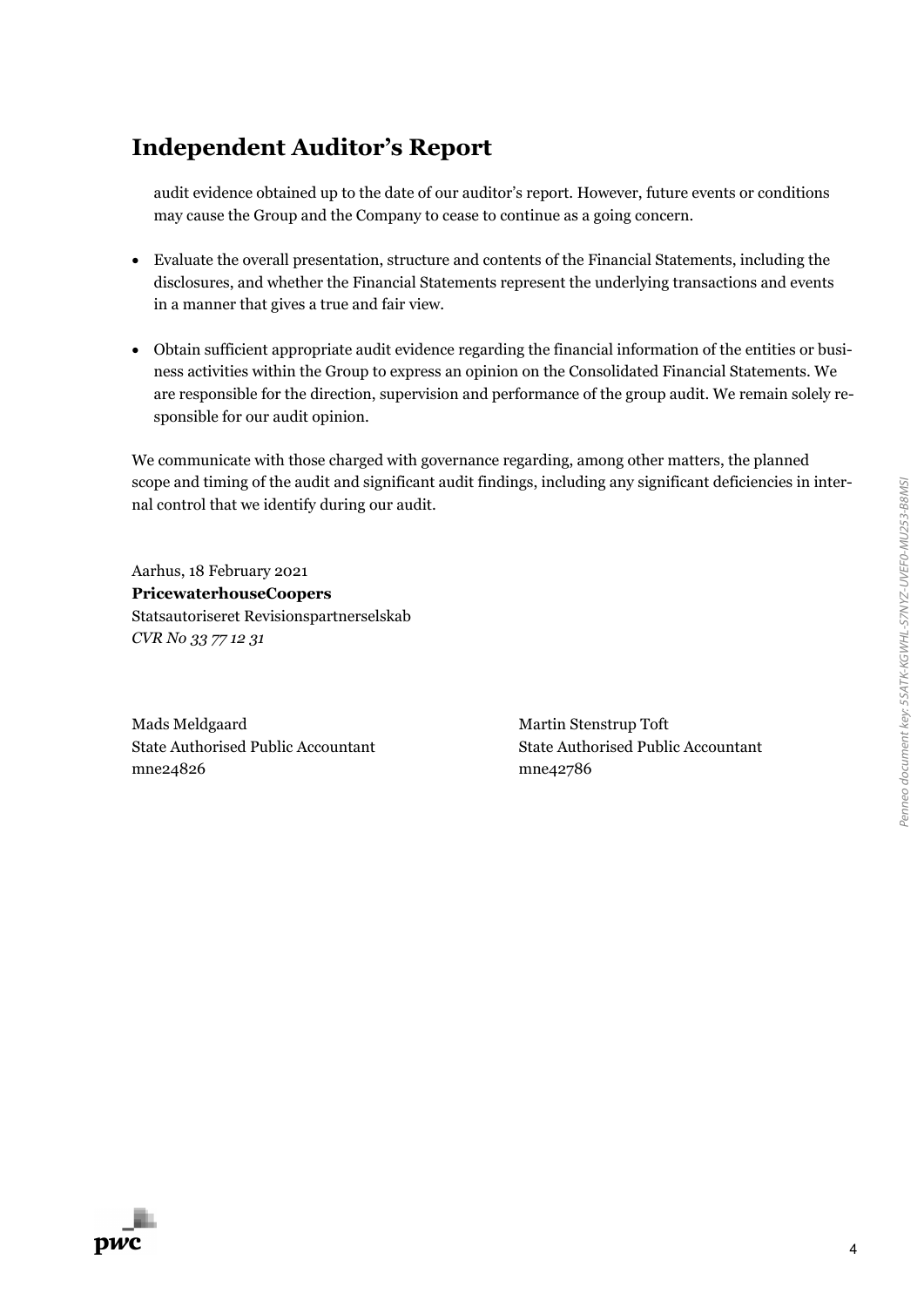## **Company Information**

| <b>The Company</b>        | <b>Incomas Holding ApS</b><br>Tangen 6<br>DK-8200 Aarhus N<br>CVR No: 38 38 10 83<br>Financial period: 1 January - 31 December<br>Incorporated: 1 February 2017<br>Financial year: 4th financial year<br>Municipality of reg. office: Aarhus |
|---------------------------|----------------------------------------------------------------------------------------------------------------------------------------------------------------------------------------------------------------------------------------------|
| <b>Board of Directors</b> | Bo Wase, Chairman<br>Emil Kildegaard Gerhardt<br><b>Christian Bach</b><br>Jack Randbo Hjeronymus<br>Jesper Severin Johanson<br>Jeppe Højgaard                                                                                                |
| <b>Executive Board</b>    | Jesper Severin Johanson                                                                                                                                                                                                                      |
| <b>Auditors</b>           | PricewaterhouseCoopers<br>Statsautoriseret Revisionspartnerselskab<br>Nobelparken<br>Jens Chr. Skous Vej 1<br>DK-8000 Aarhus C                                                                                                               |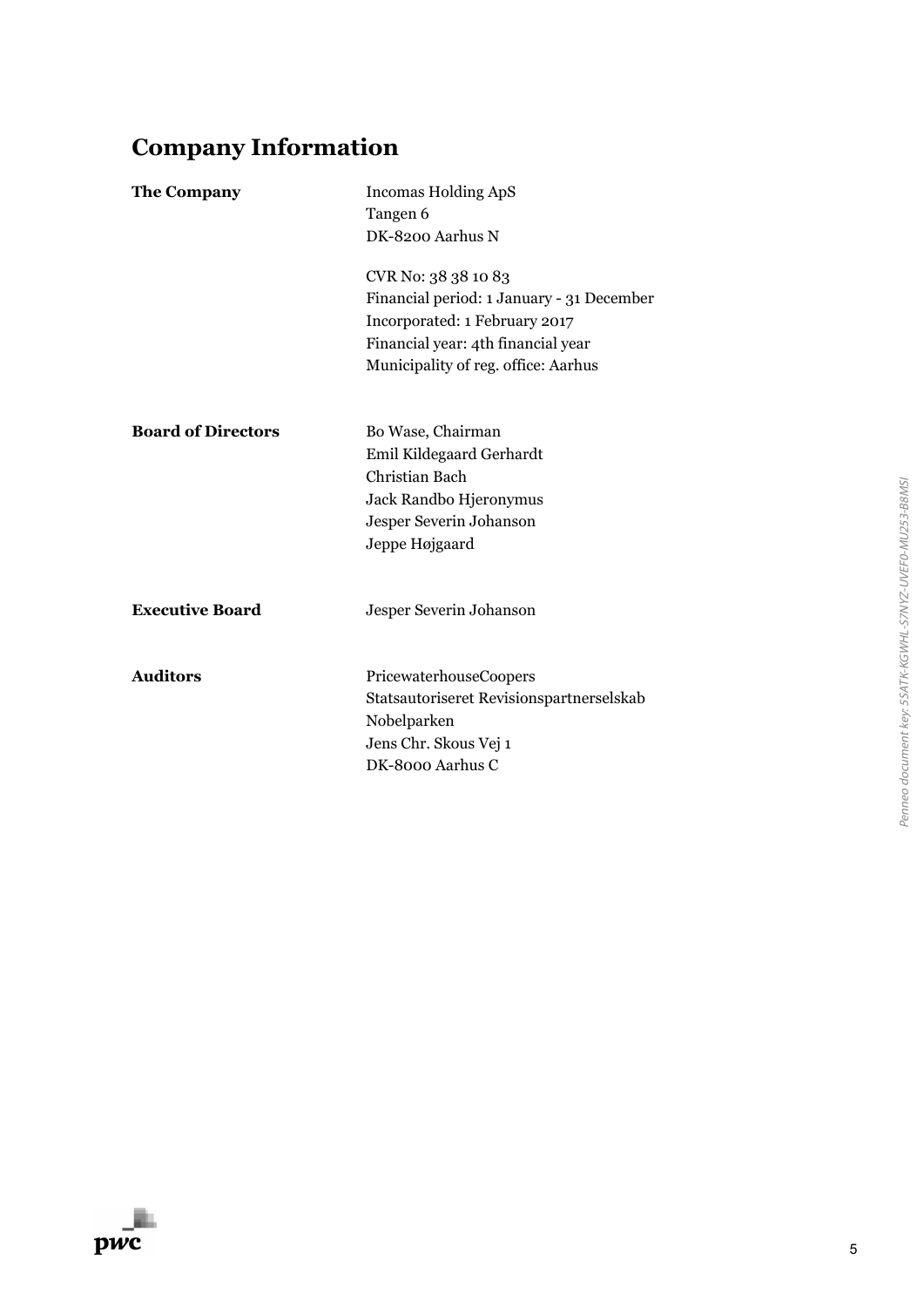### **Group Chart**

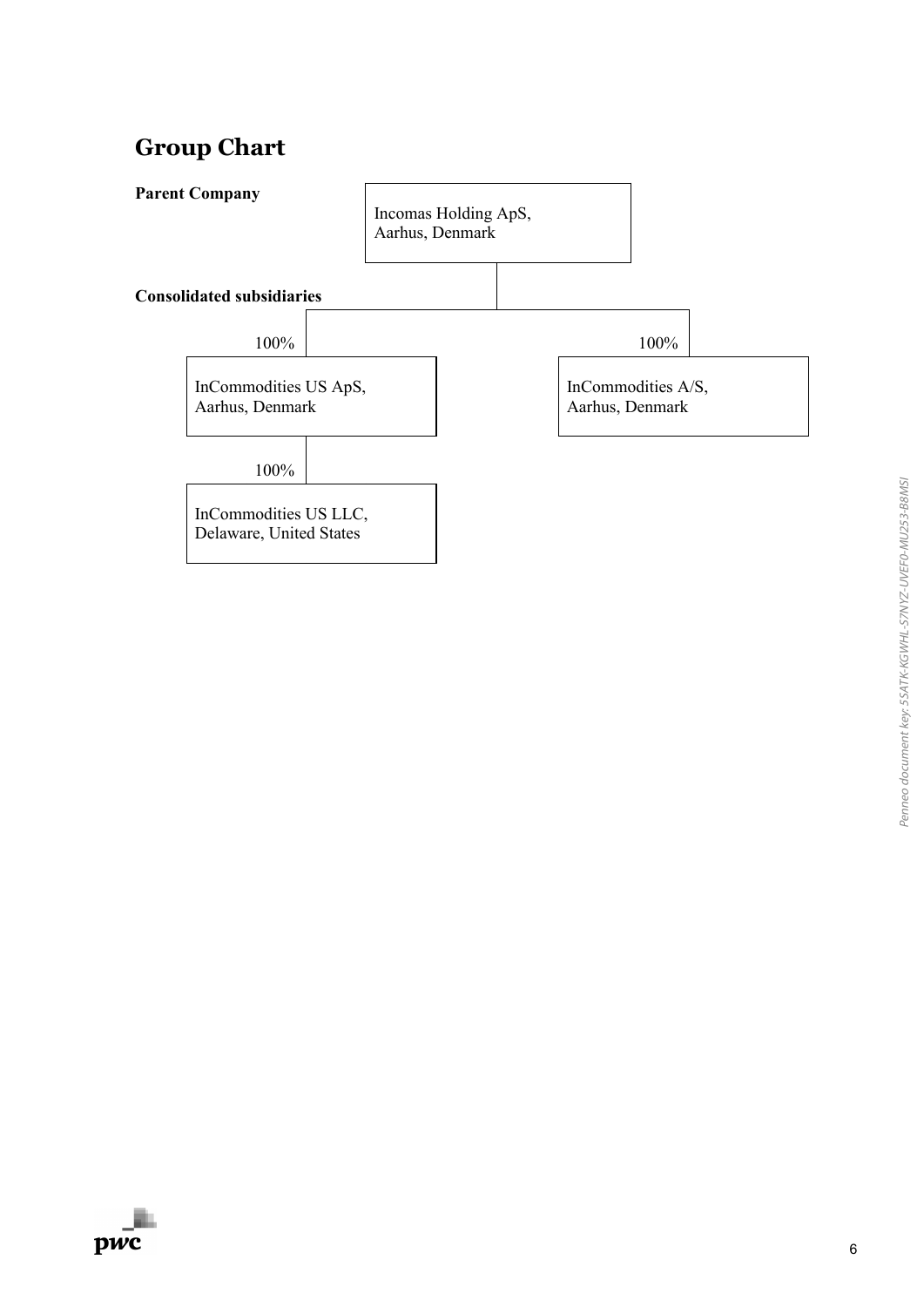### **Financial Highlights**

Seen over a four-year period, the development of the Group is described by the following financial highlights:

|                                                  |             | Group       |             |                |
|--------------------------------------------------|-------------|-------------|-------------|----------------|
|                                                  | 2020        | 2019        | 2018        | 2017           |
|                                                  | <b>TEUR</b> | <b>TEUR</b> | <b>TEUR</b> | <b>TEUR</b>    |
| <b>Key figures</b>                               |             |             |             |                |
| <b>Profit/loss</b>                               |             |             |             |                |
| Revenue                                          | 2,116,865   | 1,003,510   | 417,058     | <b>ND</b>      |
| Profit/loss before financial income and expenses | 33,945      | 14,653      | 8,173       | 1,563          |
| Net financials                                   | $-436$      | $-127$      | $-258$      | $-67$          |
| Net profit/loss for the year                     | 26,548      | 11,306      | 6,171       | 1,165          |
| <b>Balance sheet</b>                             |             |             |             |                |
| Balance sheet total                              | 87,419      | 33,793      | 28,952      | 7,410          |
| Equity                                           | 45,165      | 21,755      | 10,449      | 4,279          |
| <b>Cash flows</b>                                |             |             |             |                |
| Cash flows from:                                 |             |             |             |                |
| - operating activities                           | 10,011      | 13,913      | $-4,713$    | $-3,292$       |
| - investing activities                           | $-21$       | 0           | 0           | $-39$          |
| - financing activities                           | 4,239       | 0           | 0           | 3,114          |
| Change in cash and cash equivalents for the year | 14,229      | 13,913      | $-4,713$    | $-217$         |
| Number of employees                              | 64          | 36          | 18          | $\overline{4}$ |
| <b>Ratios</b>                                    |             |             |             |                |
| Return on assets                                 | 38.8%       | 43.4%       | 28.2%       | 21.1%          |
| Solvency ratio                                   | 51.7%       | 64.4%       | 36.1%       | 57.7%          |
| Return on equity                                 | 79.3%       | 70.2%       | 83.8%       | 54.5%          |

The ratios have been prepared in accordance with the recommendations and guidelines issued by the Danish Society of Financial Analysts. For definitions, see under accounting policies.

In connection with this year's change in reporting class from B to C the revenue has not been disclosed for 2017.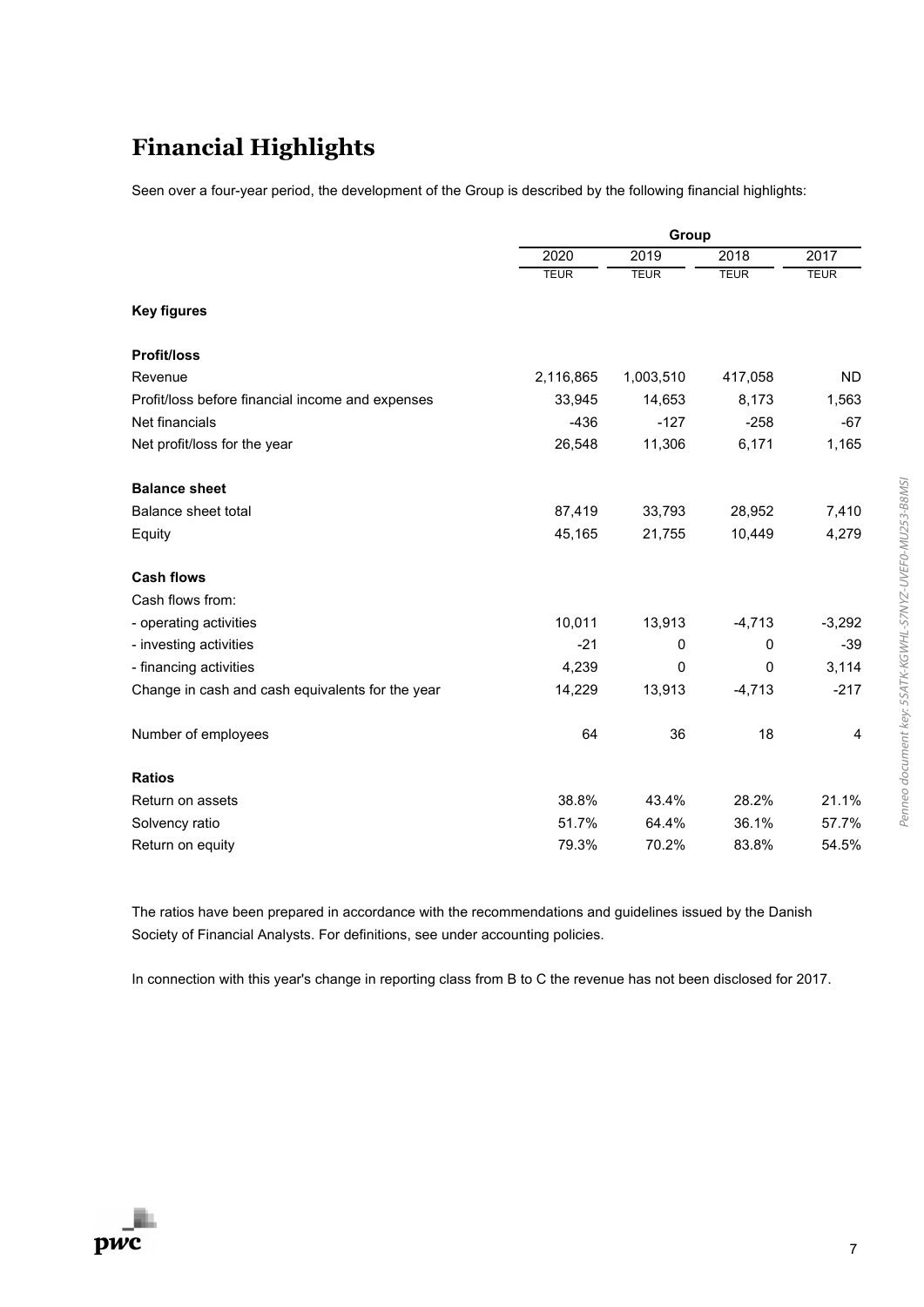**2020 has been a year characterised by the Covid-19 pandemic both the human tragedies across the world and the implications of our daily life. The Covid-19 restrictions and our internal procedures has restructured the way we do things across the group, and indeed showed the company's value of rethink as we managed to do well in the changing market and reached another record year. InCommodities generated EBIT of EUR 34 million in 2020 which is a year on year growth of 136%.**

In 2020, InCommodities has continued the journey to accomplish its 2030 vision of becoming a leading global energy trader and it was the year where the company expanded its footprint outside Europe. In January 2020 InCommodities did its first power trades in United States and has since grown its presence to cover both power and gas.

Along with the geographic expansion the Company has successfully managed to make significant investments in its platform and at the same time scale up current business to reach a gross profit of EUR 45.6 million representing a yearly growth of 127%.

### *Covid-19 impacts and initiatives*

During 2020 it has been a great focus for the company to create a good working environment and maintain employee satisfaction, while most of the employees have been working from home. The pandemic of Covid-19 and the national restrictions compelling companies to send home their employees, have had its challenges to InCommodities' employees.

From the first lockdown in March, it was a top priority to ensure that every employee had the opportunity to take home all necessary equipment, in order to be as efficient working from home, as possible. During the year, it has been clear through our engagement score, that working from home, has led to some demotivation, loneliness, and a small decrease in efficiency. To address these challenges, the company has, during the year, had a strong focus on small social events, as well as encouraging informal online meetings, to keep the team spirit high and maintain a social aspect of work.

### **Business model**

The world is transitioning towards a cleaner and more sustainable energy supply. Europe is on the forefront both in renewable energy integration and implementation of an adequate market design to cope with the unstable energy sources such as wind and solar power.

InCommodities is at the heart of the transition being available 24 hours a day and 7 days a week to take market risks, thus connecting buyers and sellers of power and gas in time and across regions.

InCommodities' business model is to turn data and knowledge into trading and asset optimization strategies. This is achieved by building a highly specialized, scalable, and agile operational platform with end-to-end automation – from analyzing vast amounts of data and automatic execution in markets, to risk management, settlement, and billing.

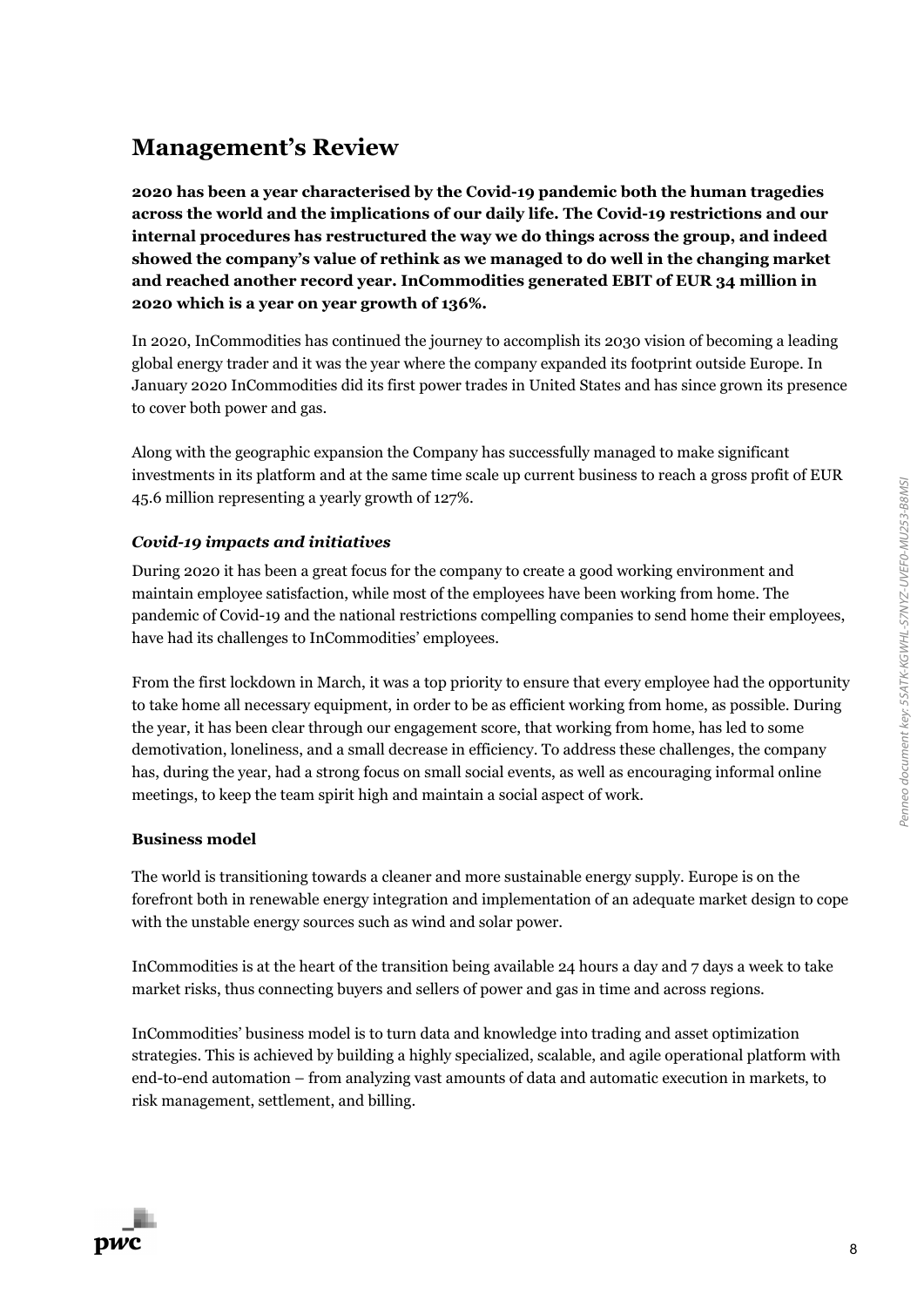### **Markets and Activities**

In Europe, InCommodities is licensed to handle physical power in ten countries and physical gas in nine countries, while InCommodities' activities in US stretch across four ISO's. In addition, we can trade financial power and gas as members of the European Energy Exchange, the Intercontinental Exchange, and Nasdaq. Our activities include both trading, asset management and origination.

### **UN Sustainability Goals**

The UN has an ambition to provide affordable and clean energy to the world and one of the key elements is to substantially increase the share of renewable energy in the global energy mix. A key ingredient in the transition away from fossil fuel towards renewable energy is a well-functioning marketplace for buyers and sellers of renewable energy to balance their risks and a well-functioning market to provide investment signals to build the green energy infrastructure. InCommodities is supporting the transition towards cleaner energy as an innovator and liquidity provider in the energy markets.

### **Statement of corporate social responsibility**

InCommodities acknowledges our responsibility as a company both socially, environmentally and economically. We attempt to be responsible in all aspects while securing profitability and growth of the Company.

The total number of full-time employees by the end of 2020 was 73 and the majority were located in Aarhus, while all of our four American employees were working from their home across the US.

The vast expansion has not changed the very short and clear decision process that exists at InCommodities. When the Company faces various issues or decisions, initiatives to address these can be implemented almost immediately.

The employee handbook, risk framework, IT policy, data policy and compliance framework describe the expectations for the general behavior within the Company, all of which has an impact on the topics mentioned here. The risks associated with the topics below have, in this respect, been assessed to be at a minimum level as stated in every section. Every topic will be mentioned and described and additional initiatives that might have an impact, but is not formalized through policies, will be briefly described.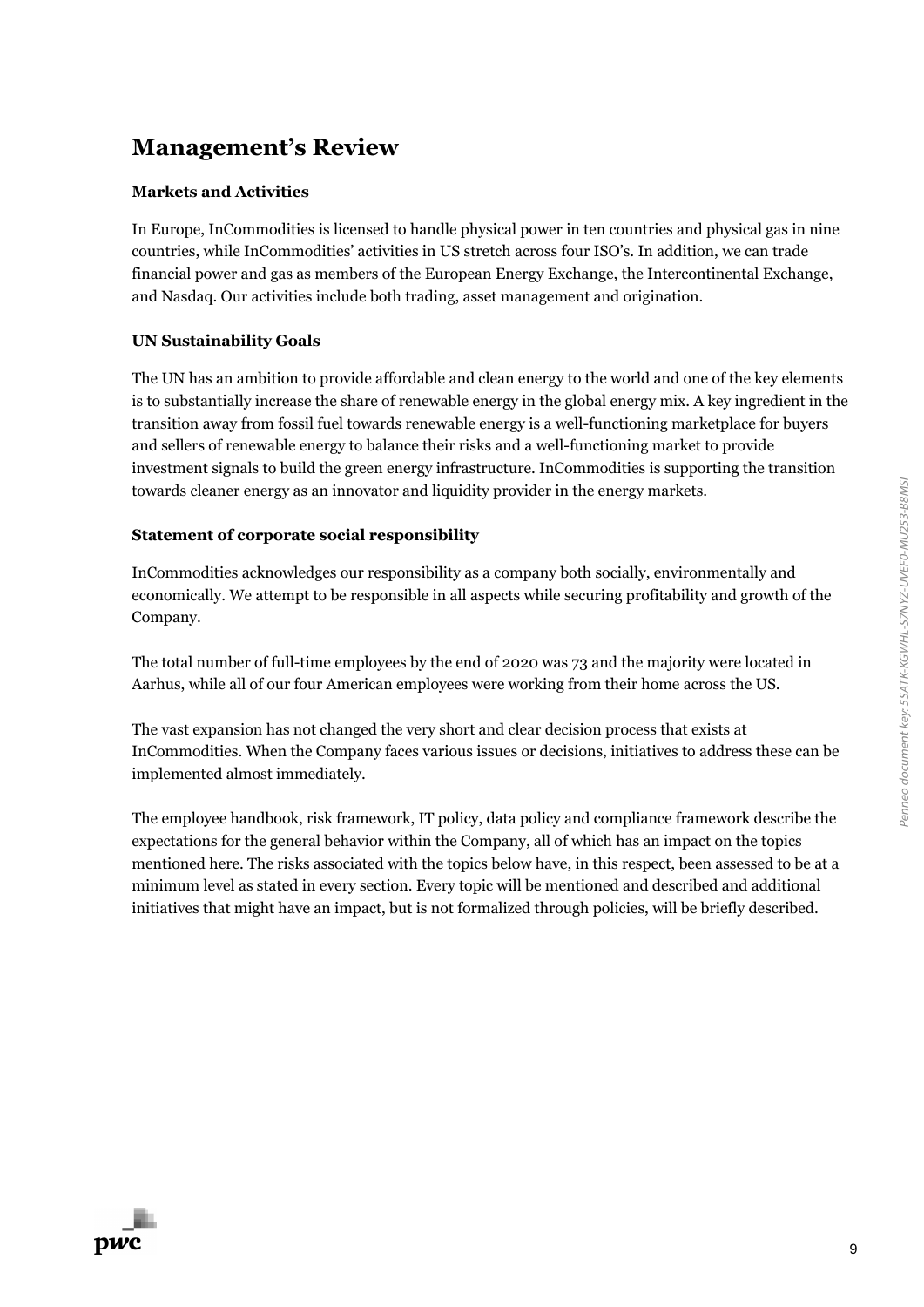### *Climate and environmental responsibility*

The business activities of the Company have very little risk of environmental impact as they are almost exclusively online. For that reason, there are no formal policies regarding climate and environmental behavior. When faced with situations where we could have an impact on the environment, we will implement such formal policies within a very short timeframe.

Examples of day-to-day initiatives which do not relate directly to business activities:

- Automatic lighting in all office areas to reduce power use.
- Water consumption is automated in most of the office spaces, which is a key factor in lowering water consumption.
- The Company chooses to support the cafeteria provided at our locations, which offers organic food.
- Sorting of bottles with deposit, for plastic and glass containers to be recycled.

### *Human rights*

InCommodities assesses the risk of violating any human rights in connection with our business activities at a minimum. We have no formal policies to sustain the right behavior in connection with these as human rights issues are regulated by the authorities in the industry as well as by Danish legislation.

### *Anti-corruption*

InCommodities always complies with current legislation and guidelines regarding anti-corruption. InCommodities has a limited amount of business partners and follows a structured KYC process. It is the Company's assessment that the risk of the Company being involved in corruption, via the business activities with our business partners, is at a minimum. All employees who have direct or indirect impact on our primary business activities are obliged to attend compliance courses held by our Head of Compliance or external experts. Because of the minimal risk and the locally legislated area, InCommodities does not have any formal policies covering the area of anti-corruption.

### *Staff conditions*

At InCommodities, we aim to give our employees the best options for a healthy work environment. This applies to both physical and mental health as well as the opportunities to develop the employee and managerial competences in the Company.

For 2020, different initiatives to ensure good staff conditions have been relevant for the Company. These are listed below:

• Healthy food options at the office are always available and every employee gets their own BPA free bottle to urge drinking more water during the workday.

• Every employee can use the fitness facilities located in the office basement. InCommodities will on a frequent basis arrange physical activities for its employees.

• To prevent workplace injuries from extensive desk work, InCommodities provides weekly access to a physiotherapist during workhours for those experience problems related to sedentary work.

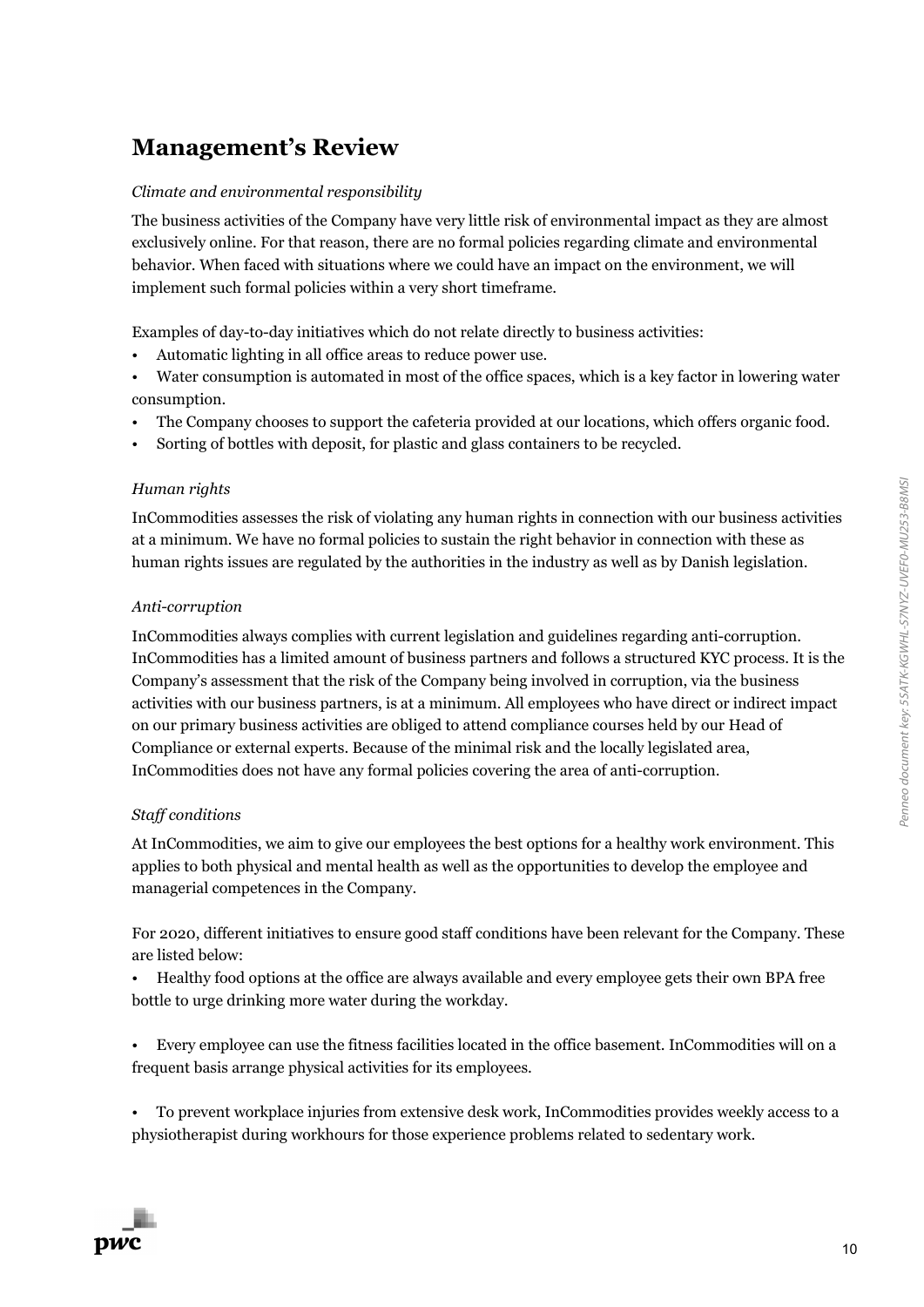• The mental work environment and general satisfaction at InCommodities are always in focus and during 2020 a strong focus has been on feedback and our external engagement measurement system. Every second week, employees answer an engagement questionnaire. The engagement score has been stable over the last year at around 8.9 out of 10, indicating that employee engagement is in the top 10% of the companies using the same software.

• InCommodities has at least one employee event every month in order to create better working relationships and stronger ties both within and across departments.

• The level of sickness absence at the Company is in the low range and mostly caused by children's sick days. The total number of registered sick days in 2020 is 90. During 2020 one employee accounted for half of the total sick leave.

• Employee and managerial development are part of a healthy work environment where all employees feel motivated and valued. Making sure managers and employees have the right skillset to succeed in their roles is a continuous focus of the Company and regular 1:1 meetings between team leader and team member are the foundation to make sure that the individual development and satisfaction of the team are always on the agenda.

### **Statement on gender composition**

### *Equality*

All employees, current and future, are treated equally. Applicants are treated based on their competences and InCommodities does not ask applicants to inform us of their gender or age in our recruitment system to ensure no discriminating actions in the selection process happen. Further, InCommodities does not discriminate on nationality, religion, sexual orientation, or political beliefs in any way.

It is InCommodities' goal to create a workplace where both genders are equally likely to thrive and be successful in their jobs. This has its roots in one of our core values 'transparency', where all actions to hire, promote, or dismiss are based on data. We do not actively benchmark against the industry as the demography is highly dependent on company structure and InCommodities does not necessarily compare, like for like, to other companies in the sector. We are focused on promoting jobs at InCommodities which are equally attractive to both genders.

For 2020, the distribution between men and women on the Board of Directors has been 6 to 0. There have been no replacements on the Board of Directors during the year as the majority of the board members are owners of the Company, and it is currently not prudent for the owners to hand over their seats on the board.

InCommodities has a target of having one female board member by 2024, who will be elected on the same basis as other board members and evaluated on competences and relevant experience.

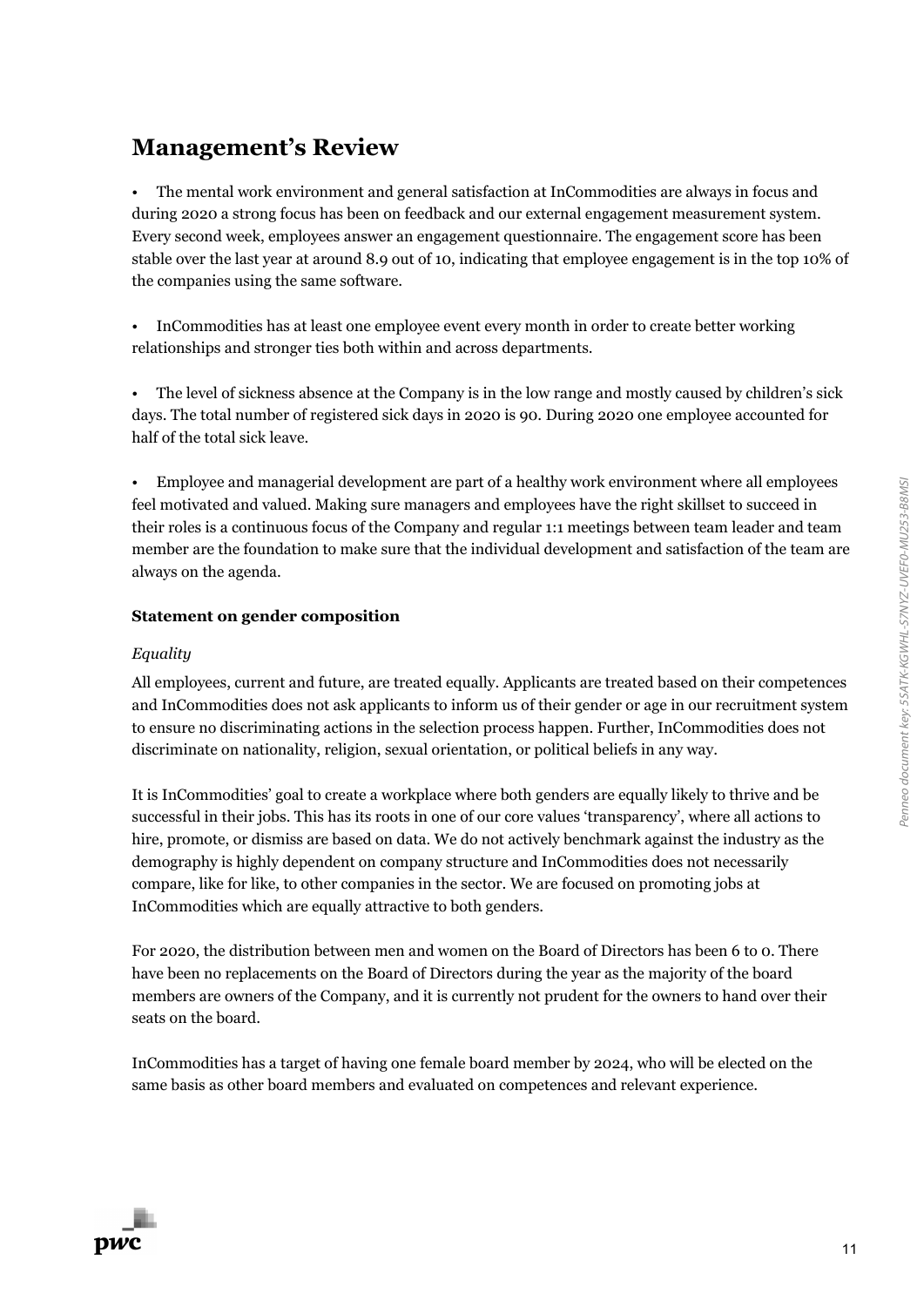Regarding the rest of the Management of the Company, we have during 2020 promoted one woman to a managerial position, making the percentage of women in the Management equal to 13,3%. We find this to be a fair representation of women in the Company, as the total percentage of women employed is equal to 12,3%. It is the Company's goal to have 15% women in the Management by 2024. Initiatives and information regarding an increase in the underrepresented gender can be found in our current policy.

### **Risks**

### *External risks*

As a natural consequence of InCommodities' business, the Company is exposed to a range of different external risks. The main risk categories are market risk, liquidity risk, compliance risk and credit risk.

These risks, among others, are actively managed by the Company's risk team and governed by InCommodities' Risk Framework approved by the Board of Directors.

### *Internal risks*

The greatest asset of the Company is its employees and their knowledge. Therefore, the loss of employees is a risk with a considerable impact. InCommodities aims to be fully compliant with the employee conditions and human rights and standards of a healthy work environment. IT is a core factor of InCommodities' business model and as an energy trader, InCommodities is dependent on reliable IT systems. Both software and hardware must run smoothly for the business to do the same and are an operational risk for the Company. InCommodities' IT and Personal Data Policy covers all aspects in order to ensure secure IT behavior.

### **Outlook for the future**

InCommodities expects to expand its business further in 2021 through scaling of current activities and increasing in geographic presence as the Company continues its journey to become a leading global energy trader.

The result after tax for 2021 is expected to be in the range MEUR 30-40.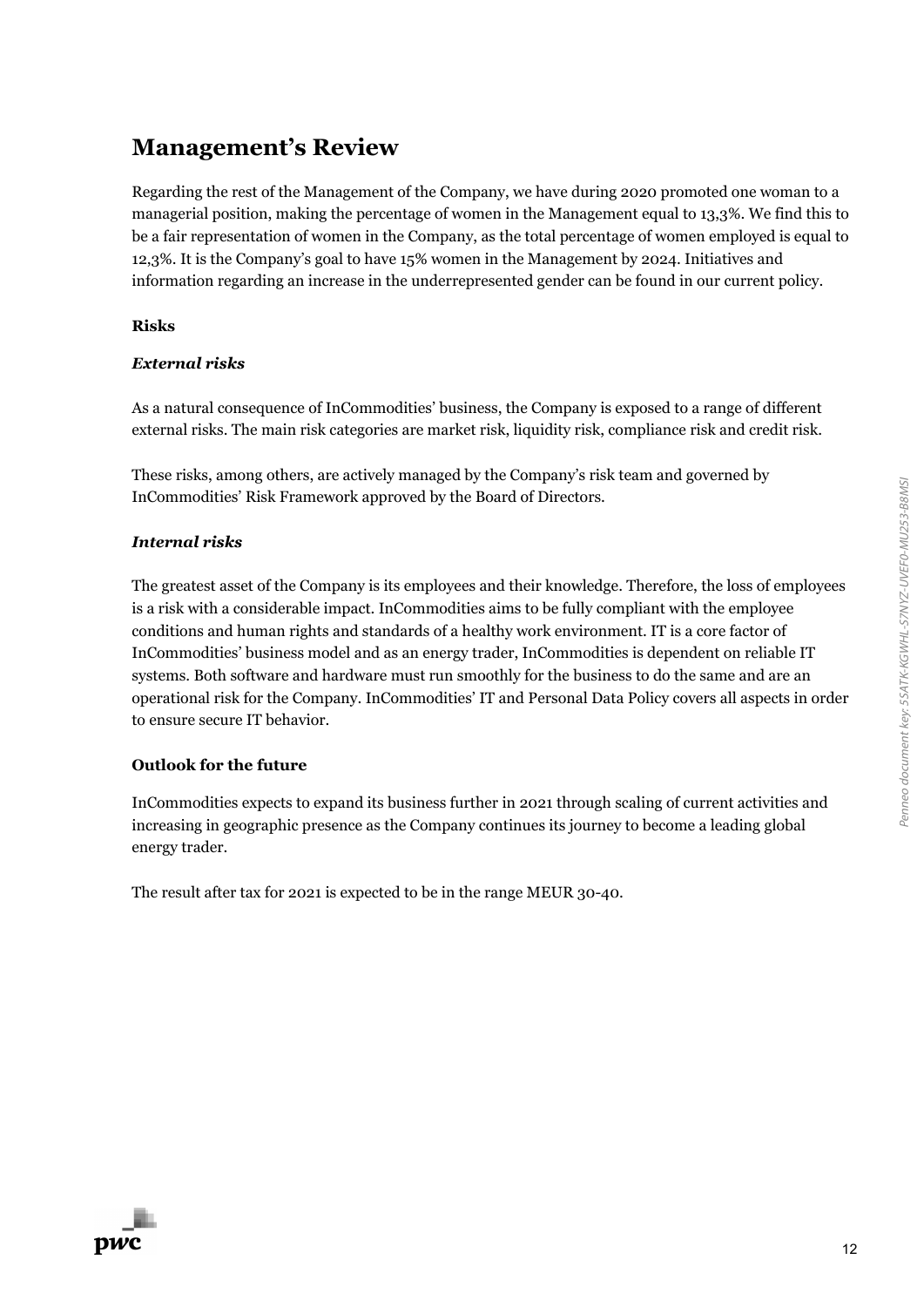### **Income Statement 1 January - 31 December**

|                                    |                | Group        |             | Parent      |             |
|------------------------------------|----------------|--------------|-------------|-------------|-------------|
|                                    | Note           | 2020         | 2019        | 2020        | 2019        |
|                                    |                | <b>TEUR</b>  | <b>TEUR</b> | <b>TEUR</b> | <b>TEUR</b> |
| <b>Revenue</b>                     | 1              | 2,116,865    | 1,003,510   | $\bf{0}$    | $\pmb{0}$   |
| Cost of sales                      |                | $-2,068,671$ | $-982,312$  | $\mathbf 0$ | $\mathbf 0$ |
| Other external expenses            |                | $-2,604$     | $-1,071$    | $-73$       | $-11$       |
| <b>Gross profit</b>                |                | 45,590       | 20,127      | $-73$       | $-11$       |
| Staff expenses                     | $\overline{2}$ | $-11,645$    | $-5,474$    | $\pmb{0}$   | $\pmb{0}$   |
| Profit before financial income and |                |              |             |             |             |
| expenses                           |                | 33,945       | 14,653      | $-73$       | $-11$       |
| Income from investments in         |                |              |             |             |             |
| subsidiaries                       |                | 0            | $\mathbf 0$ | 26,709      | 11,326      |
| Financial income                   |                | 601          | 3,217       | 8           | $\mathbf 0$ |
| <b>Financial expenses</b>          | $\mathsf 3$    | $-1,037$     | $-3,344$    | $-113$      | $-14$       |
| Profit before tax                  |                | 33,509       | 14,526      | 26,531      | 11,301      |
| Tax on profit for the year         | 4              | $-6,961$     | $-3,220$    | 17          | 5           |
| Net profit for the year            |                | 26,548       | 11,306      | 26,548      | 11,306      |

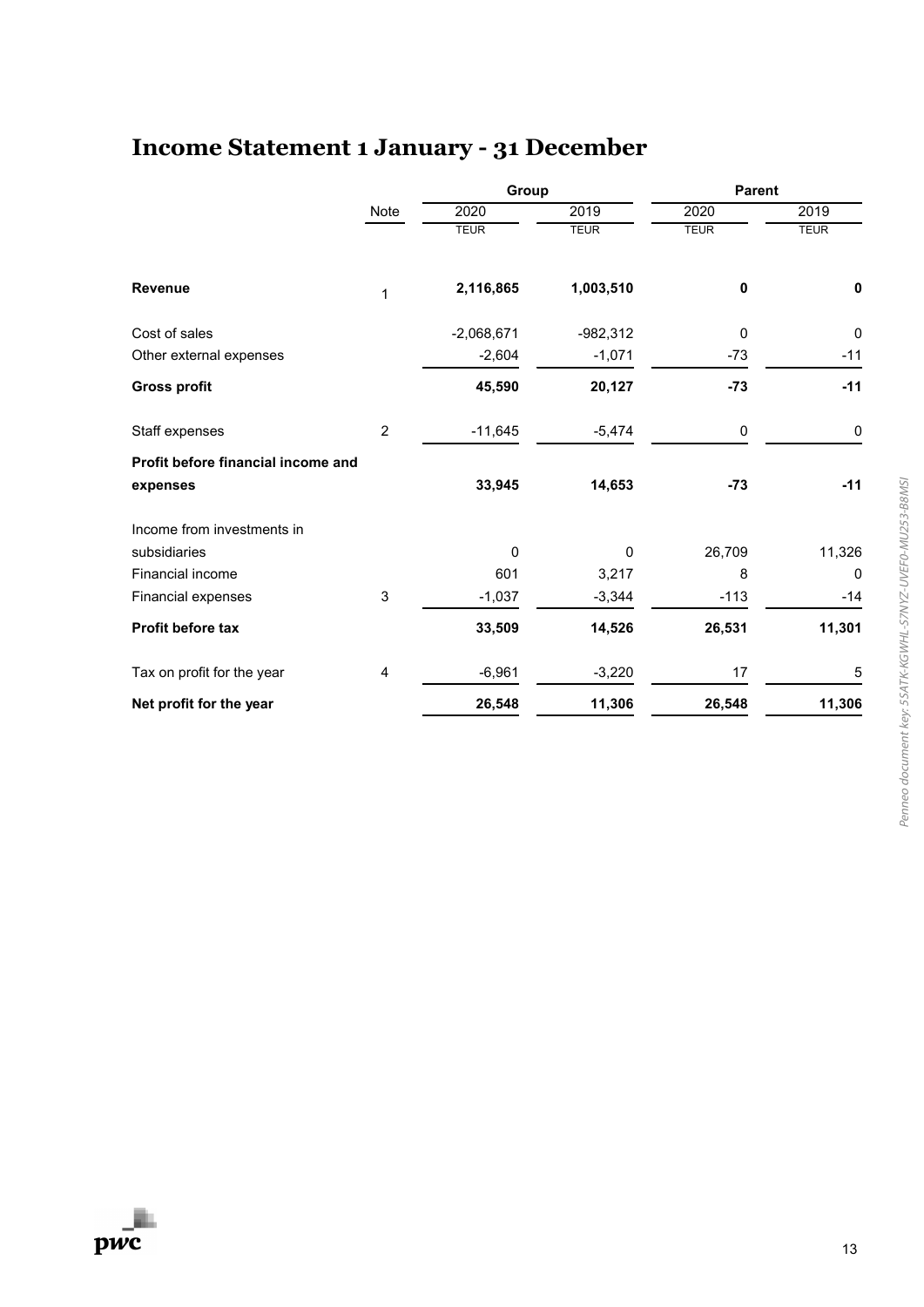## **Balance Sheet 31 December**

### **Assets**

|                                 |      | Group       |             | Parent      |             |  |
|---------------------------------|------|-------------|-------------|-------------|-------------|--|
|                                 | Note | 2020        | 2019        | 2020        | 2019        |  |
|                                 |      | <b>TEUR</b> | <b>TEUR</b> | <b>TEUR</b> | <b>TEUR</b> |  |
| Investments in subsidiaries     | 5    | $\mathbf 0$ | $\mathbf 0$ | 45,353      | 21,817      |  |
| Deposits                        | 6    | 70          | 48          | 0           | 0           |  |
| <b>Fixed asset investments</b>  |      | 70          | 48          | 45,353      | 21,817      |  |
| <b>Fixed assets</b>             |      | 70          | 48          | 45,353      | 21,817      |  |
| <b>Inventories</b>              |      | 11,389      | 5,268       | $\pmb{0}$   | $\pmb{0}$   |  |
| Trade receivables               |      | 29,156      | 11,499      | 0           | $\pmb{0}$   |  |
| Other receivables               | 10   | 11,763      | 5,832       | 1           | $\pmb{0}$   |  |
| Corporation tax receivable from |      |             |             |             |             |  |
| group enterprises               |      | $\mathbf 0$ | $\Omega$    | 25          | $\pmb{0}$   |  |
| Prepayments                     | 7    | 51          | 390         | $\pmb{0}$   | $\pmb{0}$   |  |
| <b>Receivables</b>              |      | 40,970      | 17,721      | 26          | 0           |  |
| Cash at bank and in hand        |      | 34,990      | 10,756      | 573         | 1,237       |  |
| <b>Currents assets</b>          |      | 75,960      | 33,745      | 599         | 1,237       |  |
| <b>Assets</b>                   |      | 87,419      | 33,793      | 45,952      | 23,054      |  |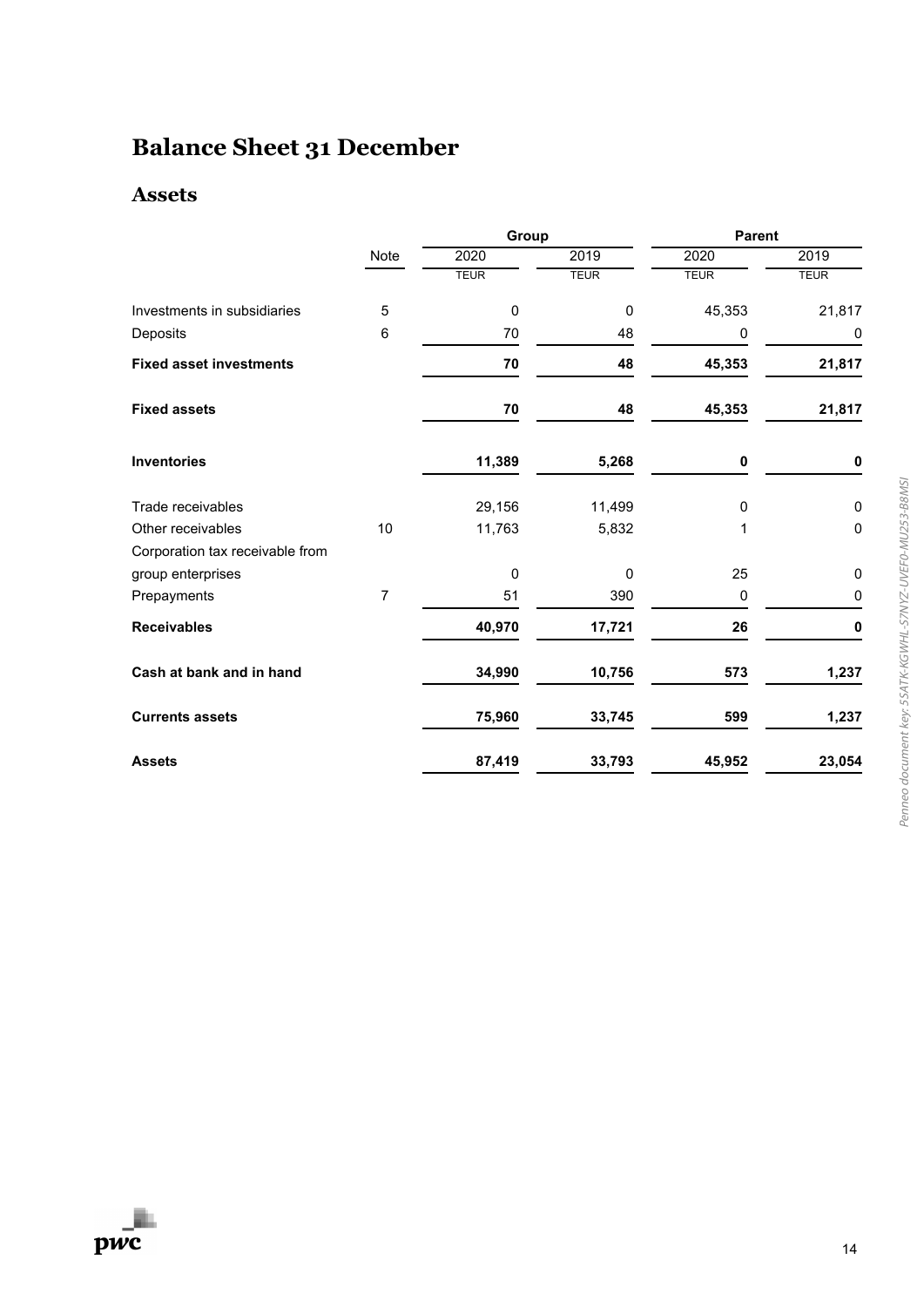### **Balance Sheet 31 December**

### **Liabilities and equity**

|                                       |      | Group       |             | Parent      |             |  |
|---------------------------------------|------|-------------|-------------|-------------|-------------|--|
|                                       | Note | 2020        | 2019        | 2020        | 2019        |  |
|                                       |      | <b>TEUR</b> | <b>TEUR</b> | <b>TEUR</b> | <b>TEUR</b> |  |
| Share capital                         |      | 907         | 907         | 907         | 907         |  |
| Reserve for net revaluation under the |      |             |             |             |             |  |
| equity method                         |      | 0           | 0           | 42,234      | 18,663      |  |
| Reserve for exchange rate             |      |             |             |             |             |  |
| adjustments                           |      | $-138$      | 0           | $\mathbf 0$ | 0           |  |
| Retained earnings                     |      | 44,396      | 20,848      | 2,024       | 2,185       |  |
| <b>Equity</b>                         |      | 45,165      | 21,755      | 45,165      | 21,755      |  |
| Provisions relating to investments in |      |             |             |             |             |  |
| group enterprises                     |      | 0           | 0           | 0           | 35          |  |
| <b>Provisions</b>                     |      | 0           | 0           | 0           | 35          |  |
| <b>Credit institutions</b>            |      | 672         | 0           | $\mathbf 0$ | $\pmb{0}$   |  |
| Long-term debt                        | 9    | 672         | 0           | 0           | $\pmb{0}$   |  |
| <b>Credit institutions</b>            | 9    | 18,347      | 1,775       | 0           | 0           |  |
| Trade payables                        |      | 4,206       | 1,680       | 0           | $\pmb{0}$   |  |
| Payables to group enterprises         |      | 0           | 0           | 139         | 552         |  |
| Payables to owners and                |      |             |             |             |             |  |
| Management                            |      | 67          | 67          | 67          | 67          |  |
| Corporation tax                       |      | 2,947       | 3,138       | 0           | 0           |  |
| Other payables                        | 10   | 16,015      | 5,378       | 581         | 645         |  |
| Short-term debt                       |      | 41,582      | 12,038      | 787         | 1,264       |  |
| <b>Debt</b>                           |      | 42,254      | 12,038      | 787         | 1,264       |  |
| <b>Liabilities and equity</b>         |      | 87,419      | 33,793      | 45,952      | 23,054      |  |
| Distribution of profit                | 8    |             |             |             |             |  |
| Derivative financial instruments      | 10   |             |             |             |             |  |
| Contingent assets, liabilities and    |      |             |             |             |             |  |
| other financial obligations           | 13   |             |             |             |             |  |
| Related parties                       | 14   |             |             |             |             |  |
| Fee to auditors appointed at the      |      |             |             |             |             |  |
| general meeting                       | 15   |             |             |             |             |  |



Subsequent events 16 Accounting Policies 17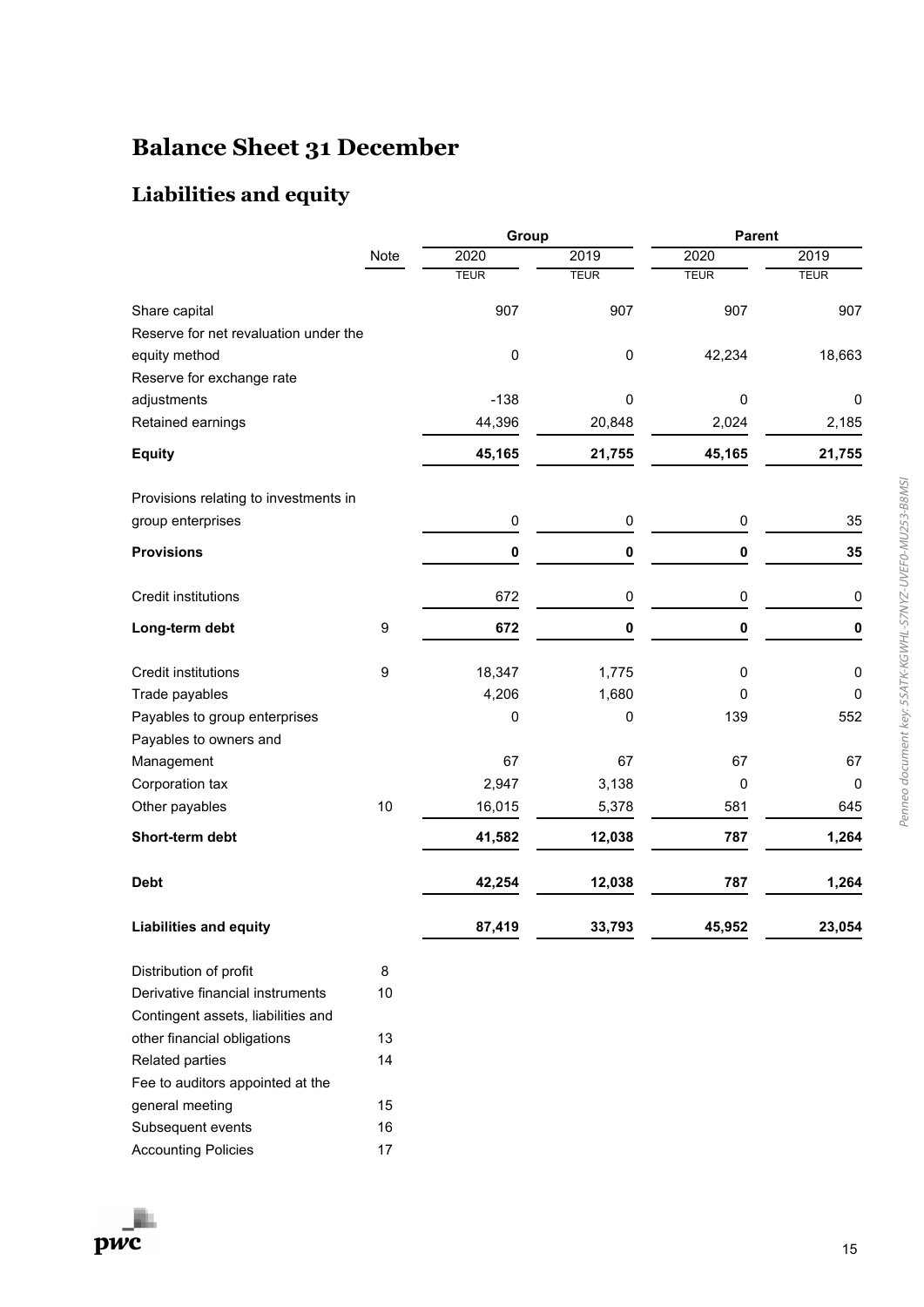## **Statement of Changes in Equity**

**Group**

|                                             |               | Reserve for     |               |             |             |
|---------------------------------------------|---------------|-----------------|---------------|-------------|-------------|
|                                             |               | net revaluation | Reserve for   |             |             |
|                                             |               | under the       | exchange rate | Retained    |             |
|                                             | Share capital | equity method   | adjustments   | earnings    | Total       |
|                                             | <b>TEUR</b>   | <b>TEUR</b>     | <b>TEUR</b>   | <b>TEUR</b> | <b>TEUR</b> |
| 2020                                        |               |                 |               |             |             |
| Equity at 1 January                         | 907           | $\pmb{0}$       | $\mathbf 0$   | 20,848      | 21,755      |
| Exchange adjustments                        | 0             | 0               | $-138$        | 0           | $-138$      |
| Extraordinary dividend paid                 | 0             | 0               | 0             | $-3,000$    | $-3,000$    |
| Net profit/loss for the year                | 0             | $\pmb{0}$       | 0             | 26,548      | 26,548      |
| <b>Equity at 31 December</b>                | 907           | $\pmb{0}$       | $-138$        | 44,396      | 45,165      |
| Group                                       |               |                 |               |             |             |
| 2019                                        |               |                 |               |             |             |
| Equity at 1 January                         | 576           | $\mathbf 0$     | $\pmb{0}$     | 9,542       | 10,118      |
| Cash payment concerning formation of entity | 331           | 0               | 0             | 0           | 331         |
| Net profit/loss for the year                | 0             | $\pmb{0}$       | 0             | 11,306      | 11,306      |
| <b>Equity at 31 December</b>                | 907           | $\pmb{0}$       | $\pmb{0}$     | 20,848      | 21,755      |
| Parent                                      |               |                 |               |             |             |
| 2020                                        |               |                 |               |             |             |
| Equity at 1 January                         | 907           | 18,663          | 0             | 2,185       | 21,755      |
| Extraordinary dividend paid                 | 0             | 0               | 0             | $-3,000$    | $-3,000$    |
| Exchange adjustments relating to foreign    |               |                 |               |             |             |
| entities                                    | 0             | $-138$          | $\pmb{0}$     | $\mathbf 0$ | $-138$      |
| Net profit/loss for the year                | 0             | 23,709          | $\pmb{0}$     | 2,839       | 26,548      |
| <b>Equity at 31 December</b>                | 907           | 42,234          | $\pmb{0}$     | 2,024       | 45,165      |
| Parent                                      |               |                 |               |             |             |
| 2019                                        |               |                 |               |             |             |
| Equity at 1 January                         | 907           | 7,337           | $\pmb{0}$     | 2,205       | 10,449      |
| Net profit/loss for the year                | $\pmb{0}$     | 11,326          | $\pmb{0}$     | $-20$       | 11,306      |
| <b>Equity at 31 December</b>                | 907           | 18,663          | $\pmb{0}$     | 2,185       | 21,755      |

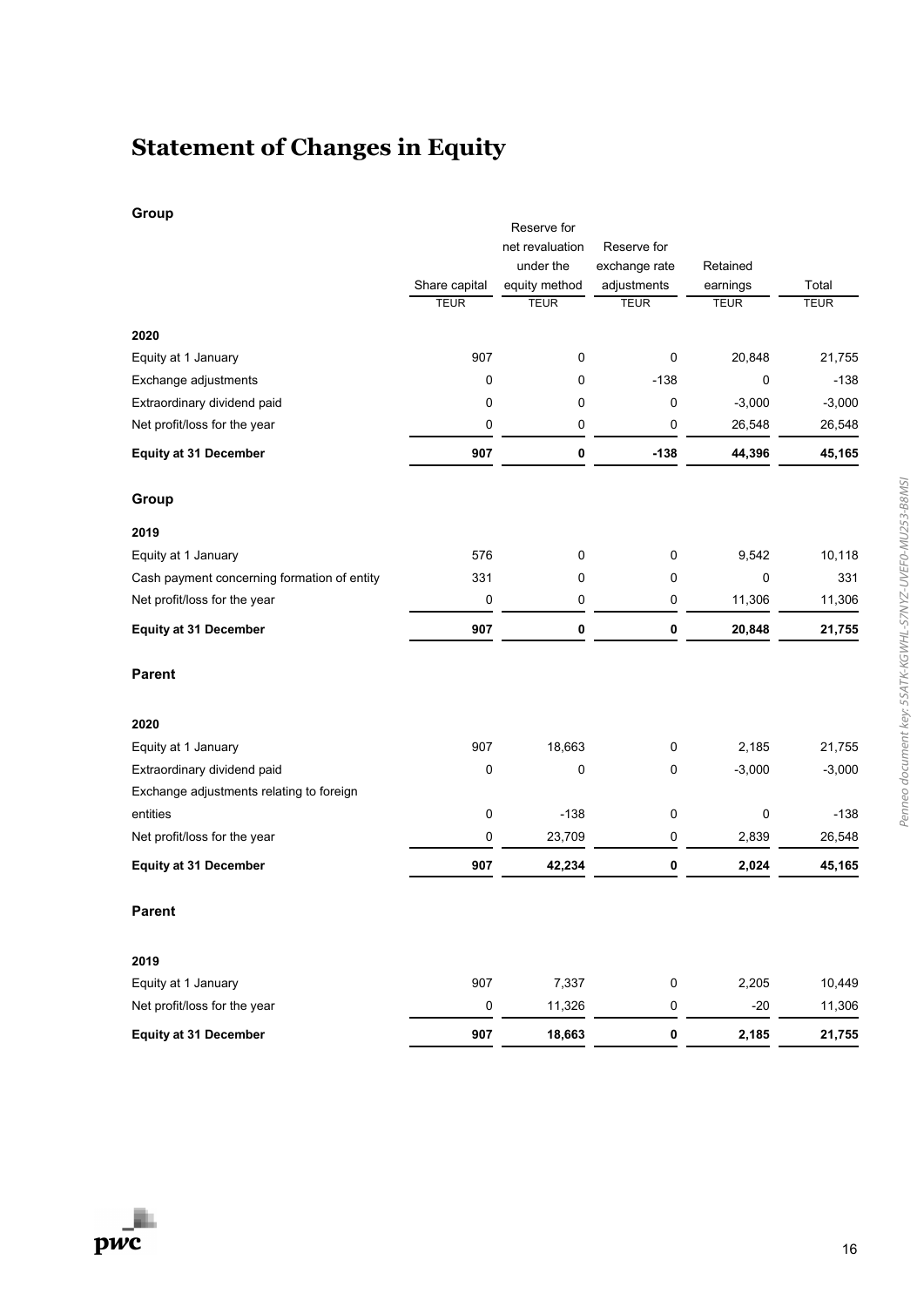### **Cash Flow Statement 1 January - 31 December**

|                                                                  |      | Group       |             |  |
|------------------------------------------------------------------|------|-------------|-------------|--|
|                                                                  | Note | 2020        | 2019        |  |
|                                                                  |      | <b>TEUR</b> | <b>TEUR</b> |  |
| Net profit/loss for the year                                     |      | 26,548      | 11,306      |  |
| Adjustments                                                      | 11   | 7,259       | 3,368       |  |
| Change in working capital                                        | 12   | $-16,208$   | 1,192       |  |
| Cash flows from operating activities before financial income and |      |             |             |  |
| expenses                                                         |      | 17,599      | 15,866      |  |
| Financial income                                                 |      | 600         | 3,216       |  |
| Financial expenses                                               |      | $-1,036$    | $-3,343$    |  |
| Cash flows from ordinary activities                              |      | 17,163      | 15,739      |  |
| Corporation tax paid                                             |      | $-7,152$    | $-1,826$    |  |
| Cash flows from operating activities                             |      | 10,011      | 13,913      |  |
| Fixed asset investments made etc.                                |      | $-21$       | 0           |  |
| Cash flows from investing activities                             |      | -21         | 0           |  |
| Raising of loans from credit institutions                        |      | 7,239       | 0           |  |
| Dividend paid                                                    |      | $-3,000$    | 0           |  |
| <b>Cash flows from financing activities</b>                      |      | 4,239       | 0           |  |
| Change in cash and cash equivalents                              |      | 14,229      | 13,913      |  |
| Cash and cash equivalents at 1 January                           |      | 8,981       | $-4,932$    |  |
| Cash and cash equivalents at 31 December                         |      | 23,210      | 8,981       |  |
| Cash and cash equivalents are specified as follows:              |      |             |             |  |
| Cash at bank and in hand                                         |      | 34,990      | 10,756      |  |
| Overdraft facility                                               |      | $-11,780$   | $-1,775$    |  |
| Cash and cash equivalents at 31 December                         |      | 23,210      | 8,981       |  |

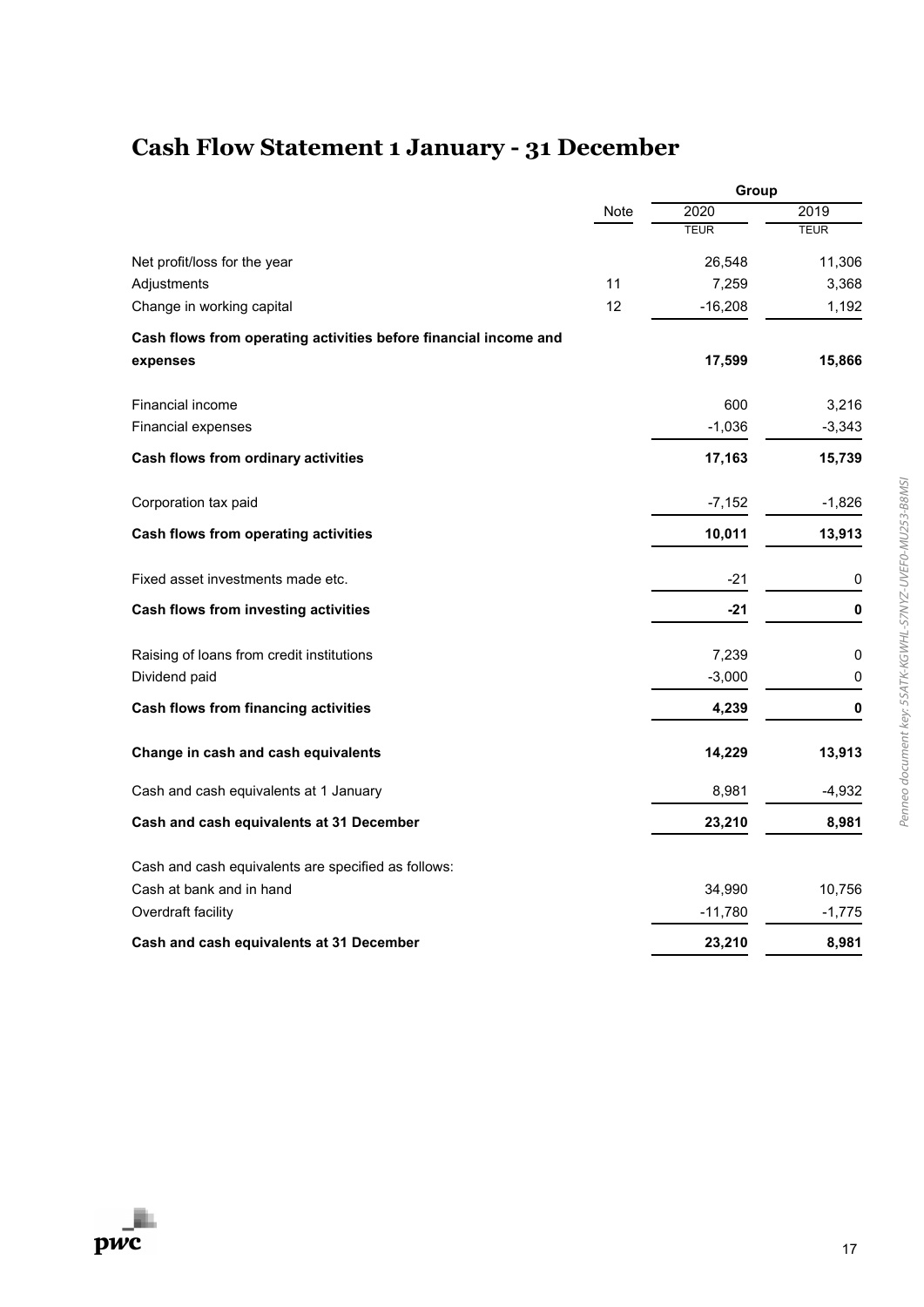|                          | Group       |             | <b>Parent</b> |             |
|--------------------------|-------------|-------------|---------------|-------------|
|                          | 2020        | 2019        | 2020          | 2019        |
| <b>Revenue</b><br>1      | <b>TEUR</b> | <b>TEUR</b> | <b>TEUR</b>   | <b>TEUR</b> |
| <b>Business segments</b> |             |             |               |             |
| Gas trade                | 1,146,316   | 559,682     | 0             | 0           |
| Power trade              | 970,549     | 443,828     | 0             | 0           |
|                          | 2,116,865   | 1,003,510   | 0             | 0           |

Due to competitive considerations, turnover in geographical areas is not disclosed.

|              |                                | Group       |             | <b>Parent</b> |             |
|--------------|--------------------------------|-------------|-------------|---------------|-------------|
|              |                                | 2020        | 2019        | 2020          | 2019        |
|              |                                | <b>TEUR</b> | <b>TEUR</b> | <b>TEUR</b>   | <b>TEUR</b> |
| $\mathbf{2}$ | <b>Staff expenses</b>          |             |             |               |             |
|              | Wages and salaries             | 10,962      | 5,148       | 0             | $\Omega$    |
|              | Pensions                       | 225         | 137         | 0             | 0           |
|              | Other social security expenses | 49          | 24          | 0             | 0           |
|              | Other staff expenses           | 409         | 165         | 0             | 0           |
|              |                                | 11,645      | 5,474       | 0             | $\mathbf 0$ |
|              | Including remuneration to the  |             |             |               |             |
|              | <b>Executive Board</b>         | 217         | 261         | 0             | 0           |
|              | Average number of employees    | 64          | 36          | 0             | 0           |
|              |                                |             |             |               |             |

The incentive scheme offered to senior officers includes an option on new subscription, of shares of up to 0,3% of the present share capital at a price calculated as the present net asset value subject. The exercise period ends 31 December 2023.

Incentive programmes are not recognised in the Financial Statements.

pwc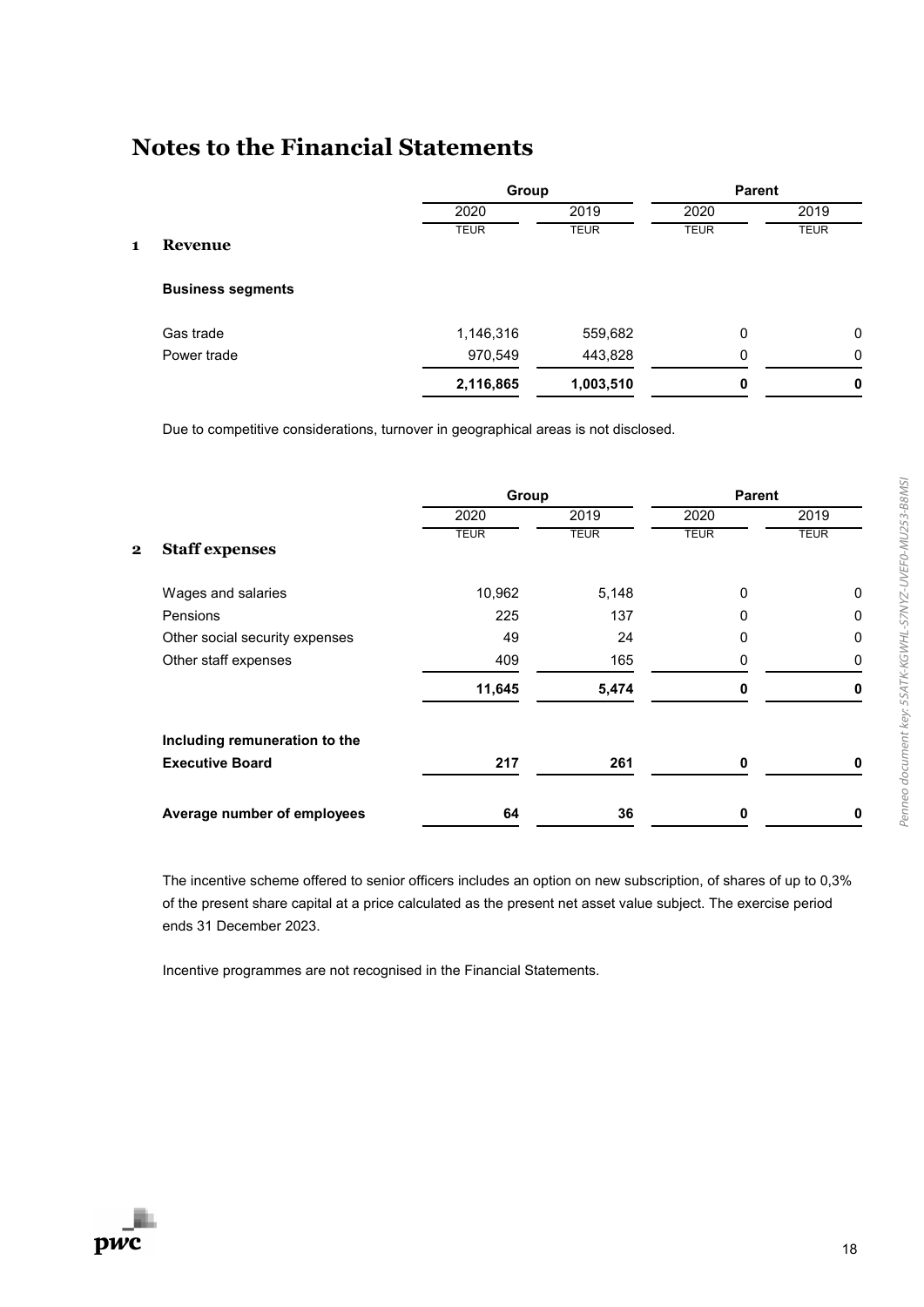|   |                                    | Group       |             | <b>Parent</b> |             |
|---|------------------------------------|-------------|-------------|---------------|-------------|
|   |                                    | 2020        | 2019        | 2020          | 2019        |
| 3 | <b>Financial expenses</b>          | <b>TEUR</b> | <b>TEUR</b> | <b>TEUR</b>   | <b>TEUR</b> |
|   | Interest paid to group enterprises | 0           | 0           | 0             |             |
|   | Other financial expenses           | 1,037       | 3.344       | 113           | 7           |
|   |                                    | 1,037       | 3.344       | 113           | 14          |

|   |                                                                   | Group       |             | <b>Parent</b> |              |
|---|-------------------------------------------------------------------|-------------|-------------|---------------|--------------|
|   |                                                                   | 2020        | 2019        | 2020          | 2019         |
| 4 | Tax on profit/loss for the year                                   | <b>TEUR</b> | TEUR        | <b>TEUR</b>   | <b>TEUR</b>  |
|   | Current tax for the year<br>Adjustment of tax concerning previous | 6,953       | 3.220       | -25           | -5           |
|   | years                                                             | 8           | $\mathbf 0$ | 8             | $\mathbf{0}$ |
|   |                                                                   | 6,961       | 3,220       | -17           | -5           |

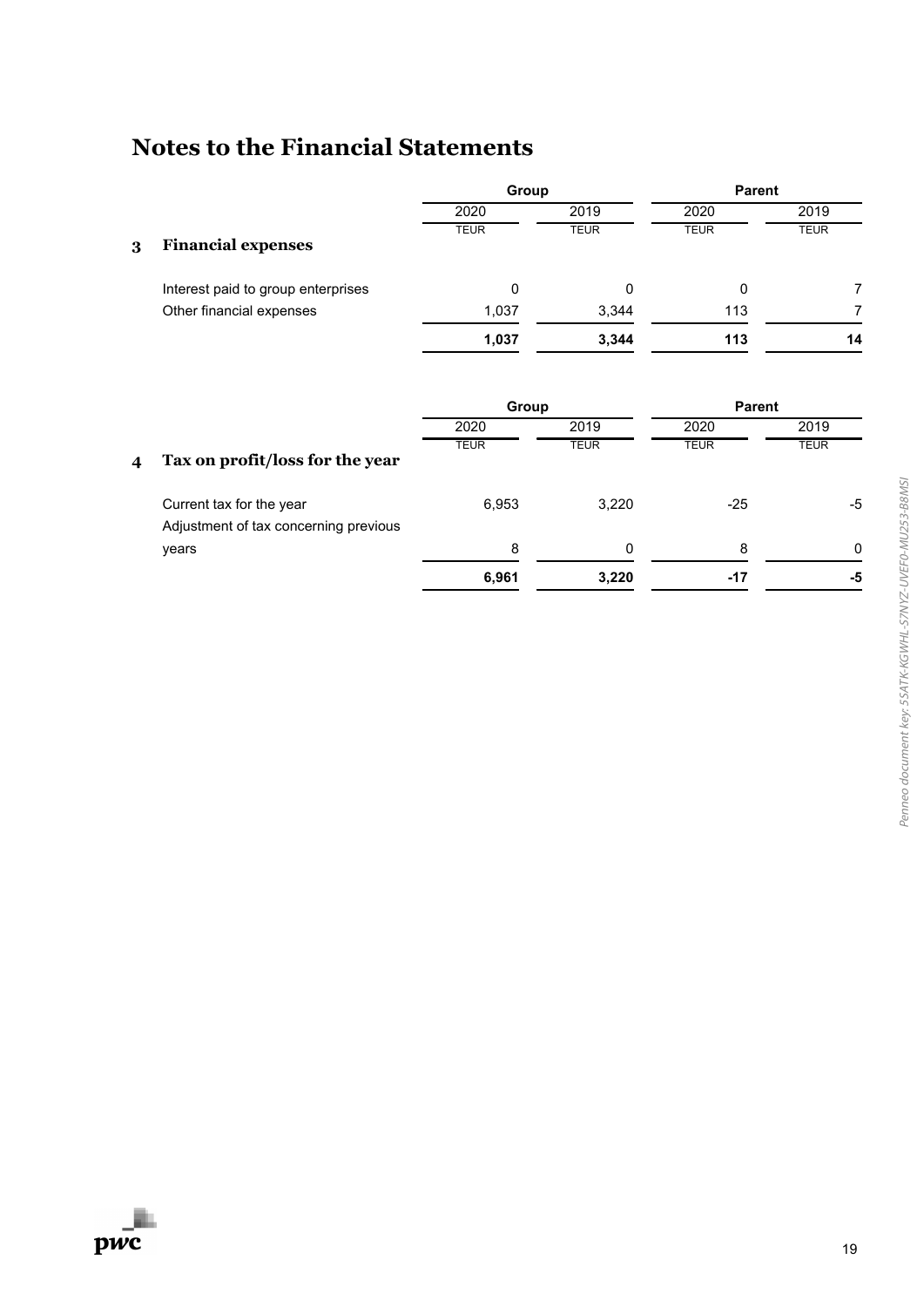| 2020<br><b>TEUR</b><br>3,119<br>0 | 2019<br><b>TEUR</b><br>3,114<br>5 |
|-----------------------------------|-----------------------------------|
|                                   |                                   |
|                                   |                                   |
|                                   |                                   |
|                                   |                                   |
| 3,119                             | 3,119                             |
| 18,663                            | 7,337                             |
| $-138$                            | $\Omega$                          |
| 26,709                            | 11,326                            |
| $-3,000$                          | 0                                 |
| 42,234                            | 18,663                            |
| 0                                 | 35                                |
| 45,353                            | 21,817                            |
|                                   |                                   |

Investments in subsidiaries are specified as follows:

|                         | Place of registered |                   | Votes and |
|-------------------------|---------------------|-------------------|-----------|
| Name                    | office              | Share capital     | ownership |
| In Commodities A/S      | Aarhus              | <b>TEUR 3,114</b> | 100%      |
| In Commodities US ApS   | Aarhus              | TEUR 5            | 100%      |
| - In Commodities US LLC | Delaware, USA       | <b>TUSD 3.100</b> | 100%      |

#### **6 Other fixed asset investments**

|                                       | Group           |
|---------------------------------------|-----------------|
|                                       | <b>Deposits</b> |
|                                       | <b>TEUR</b>     |
| Cost at 1 January                     | 48              |
| Additions for the year                | 22              |
| Cost at 31 December                   | 70              |
| <b>Carrying amount at 31 December</b> | 70              |

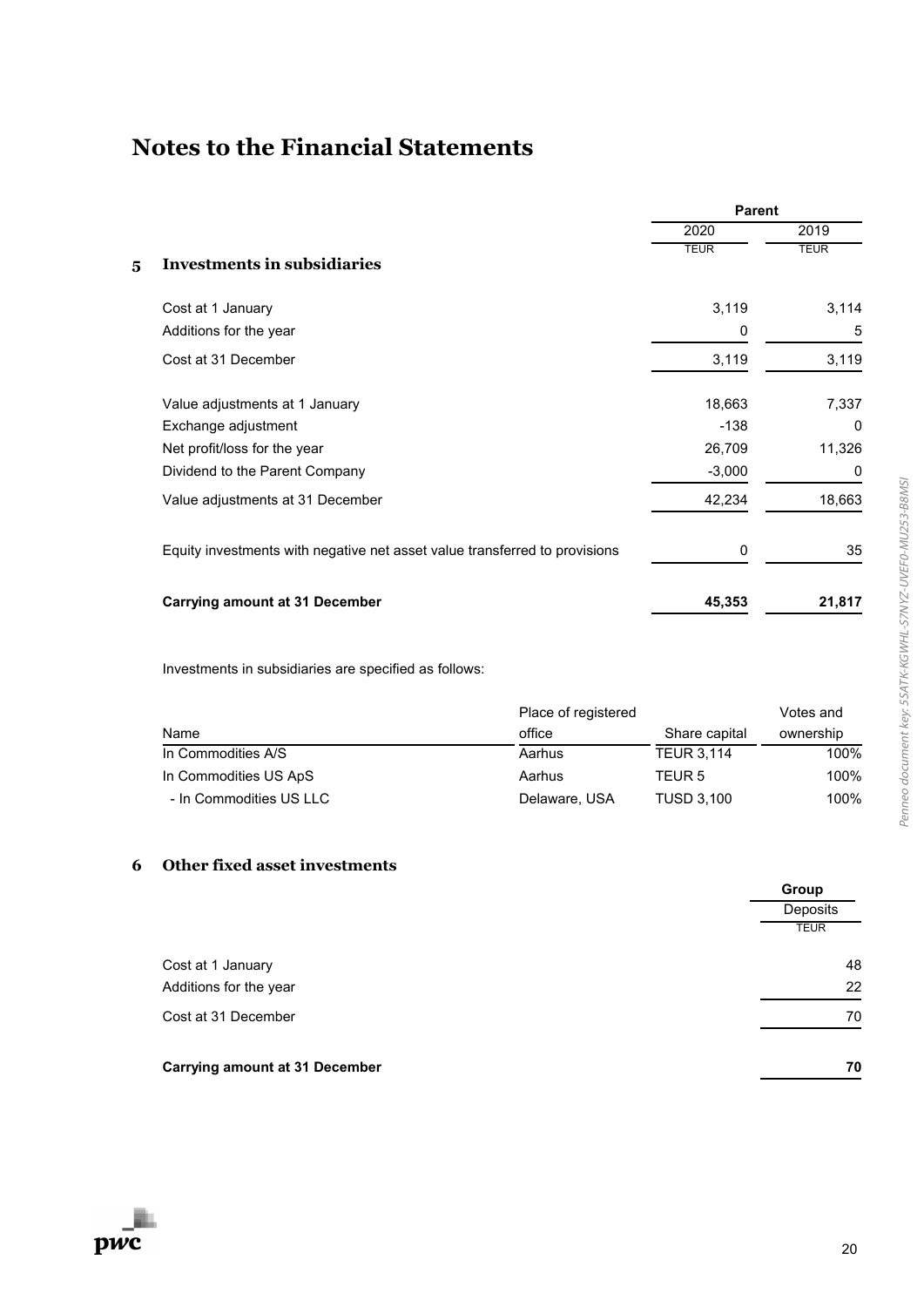#### **7 Prepayments**

Prepayments consist of prepaid expenses concerning rent, insurance premiums, subscriptions and interest.

|   |                                                     | <b>Parent</b> |             |
|---|-----------------------------------------------------|---------------|-------------|
|   |                                                     | 2020          | 2019        |
| 8 | Distribution of profit                              | <b>TEUR</b>   | <b>TEUR</b> |
|   | Extraordinary dividend paid                         | 3,000         | $\Omega$    |
|   | Reserve for net revaluation under the equity method | 23,709        | 11,326      |
|   | Retained earnings                                   | $-161$        | $-20$       |
|   |                                                     | 26,548        | 11,306      |

#### **9 Long-term debt**

Payments due within 1 year are recognised in short-term debt. Other debt is recognised in long-term debt.

The debt falls due for payment as specified below:

|                                 | Group       |             | <b>Parent</b> |             |
|---------------------------------|-------------|-------------|---------------|-------------|
|                                 | 2020        | 2019        | 2020          | 2019        |
| <b>Credit institutions</b>      | <b>TEUR</b> | <b>TEUR</b> | <b>TEUR</b>   | <b>TEUR</b> |
| After 5 years                   | 672         | 0           | 0             | $\Omega$    |
| Long-term part                  | 672         | 0           | 0             | 0           |
| Other short-term debt to credit |             |             |               |             |
| institutions                    | 18,347      | 1,775       | $\Omega$      | 0           |
|                                 | 19,019      | 1,775       | 0             | 0           |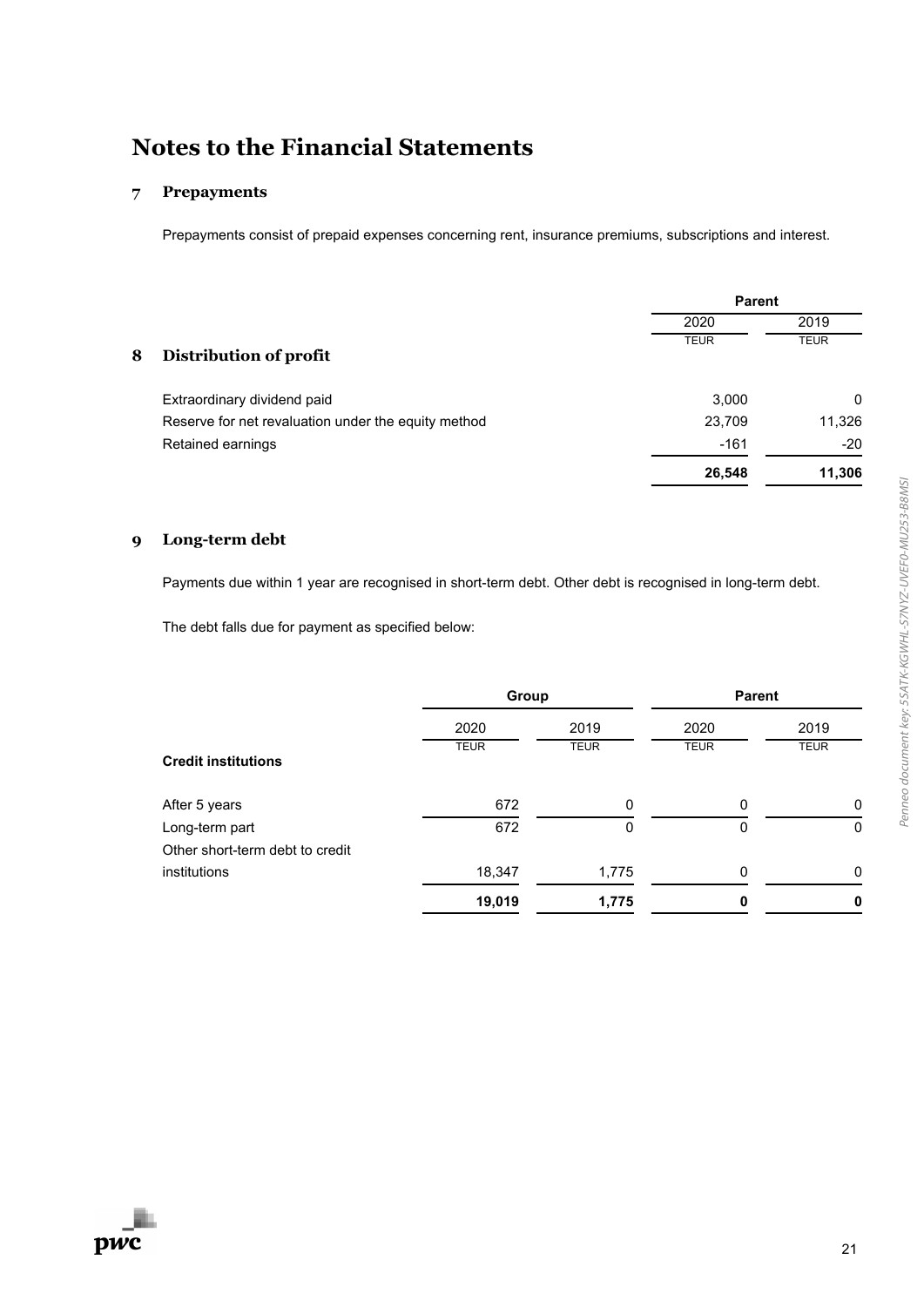#### **10 Derivative financial instruments**

Derivative financial instruments contracts in the form of forward exchange contracts, options and futures have been concluded. At the balance sheet date, the fair value of derivative financial instruments amounts to:

|             |                     | Group               |                     | Parent              |  |
|-------------|---------------------|---------------------|---------------------|---------------------|--|
|             | 2020<br><b>TEUR</b> | 2019<br><b>TEUR</b> | 2020<br><b>TEUR</b> | 2019<br><b>TEUR</b> |  |
| Assets      | 9,856               | 3,786               | 0                   | C                   |  |
| Liabilities | 8,636               | 1,665               | 0                   | C                   |  |

The contracts consist of the transmission rights to transfer power and gas between two areas as well as futures on delivery of power and gas in specific areas. The contracts are traded on regulated European markets. Under the contracts, a compensation from the facilitator is received either on a daily or monthly basis in order to settle the contracts. Total Assets amounts to TEUR 9,856 whereof TEUR 6,004 is settled as cash at bank.

Forward exchange contracts have been concluded to hedge future sale of power in GBP. At the balance sheet the fair value of the forward exchange contracts amounts to TEUR 88. Sale of power in GBP has been hedged for a period of 0-12 months for an amount of TGBP 35,700.

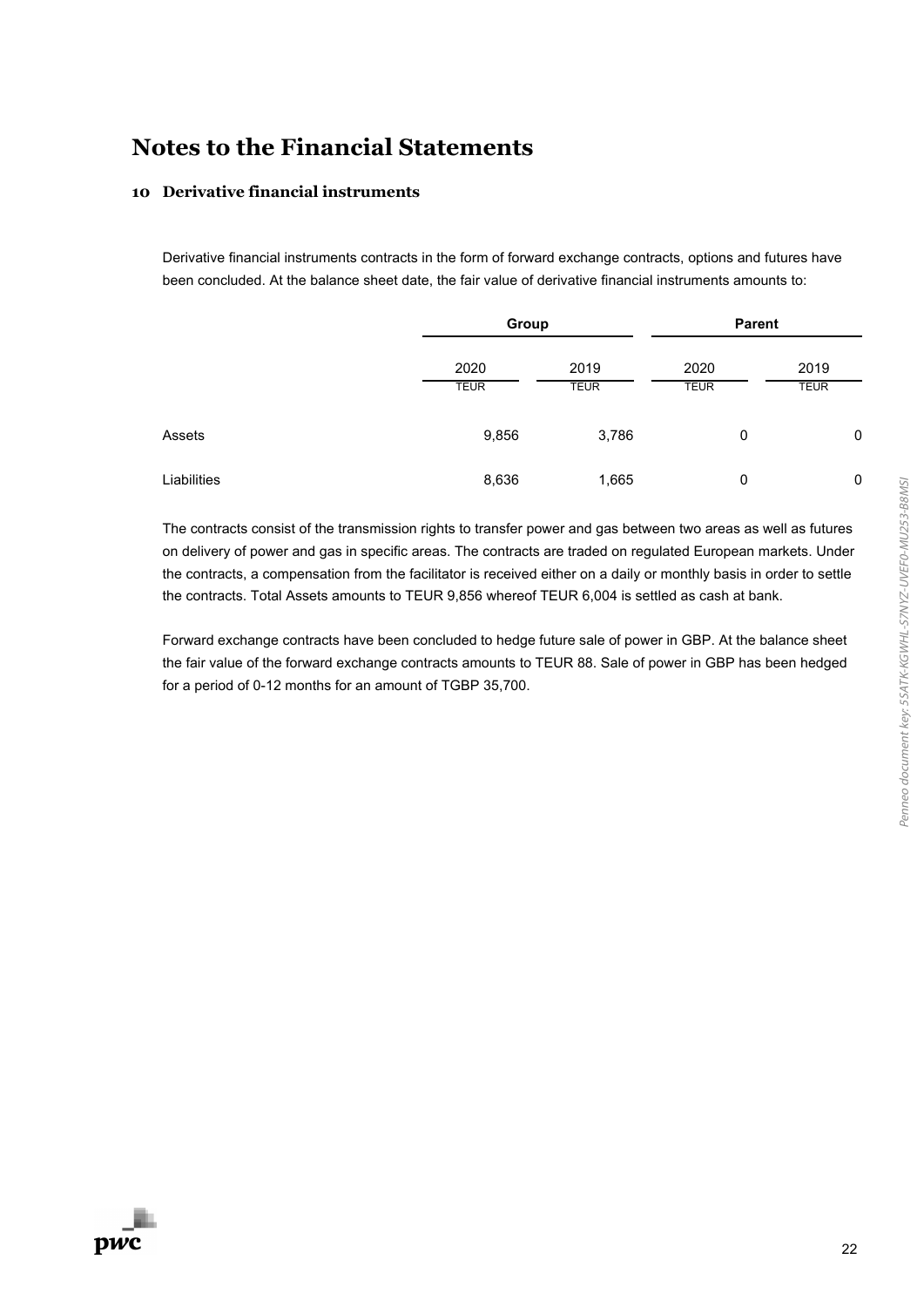### **10 Derivative financial instruments** (continued)

#### **Group**

The Group´s accounts in Mark-to-Market value are as follows at 31 December 2020:

| Mark-to-Market payment/maturity          | Receivable | Payable     | Net position |
|------------------------------------------|------------|-------------|--------------|
| Futures (Power)                          |            |             |              |
| 0-24 months                              | 8,298      | $-5,838$    | 2,460        |
| Futures (Gas)                            |            |             |              |
| 0-24 months                              | 108        | $-2,261$    | $-2,153$     |
| Capacities (Power)                       |            |             |              |
| 0-24 months                              | 3,819      | $\pmb{0}$   | 3,819        |
| Capacitites (Gas)                        |            |             |              |
| 0-12 months                              | $\pmb{0}$  | $-2,907$    | $-2,907$     |
| Forward exchang rates                    |            |             |              |
| 0-12 months                              | 88         | 0           | 88           |
|                                          | 12,313     | $-11,006$   | 1,307        |
|                                          |            |             | Group        |
|                                          |            | 2020        | 2019         |
| <b>Cash flow statement - adjustments</b> |            | <b>TEUR</b> | <b>TEUR</b>  |
| Financial income                         |            | $-601$      | $-3,217$     |
| Financial expenses                       |            | 1,037       | 3,344        |
| Tax on profit/loss for the year          |            | 6,961       | 3,220        |
| Other adjustments                        |            | $-138$      | 21           |

**7,259 3,368**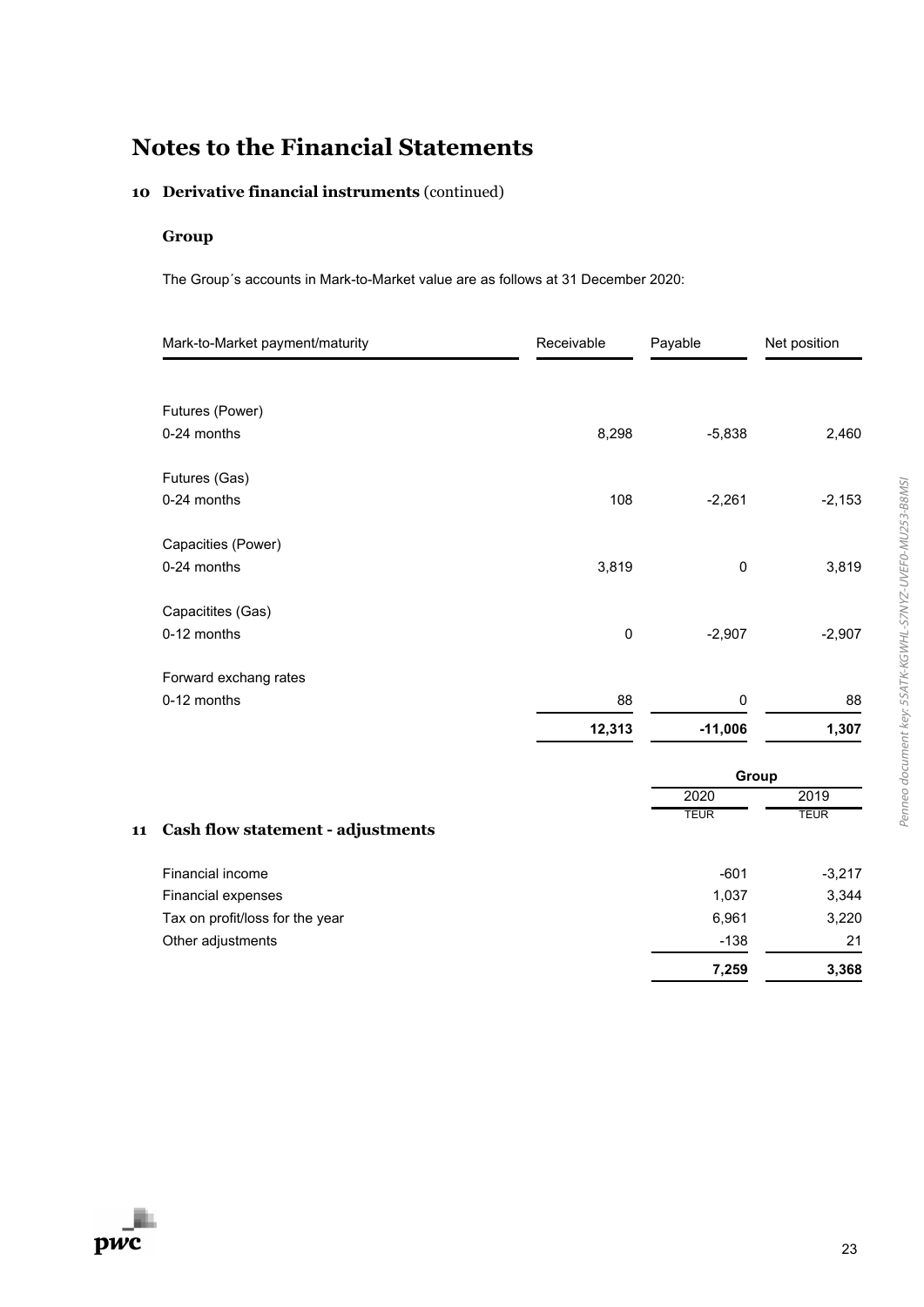|                                                    | Group       |             |
|----------------------------------------------------|-------------|-------------|
|                                                    | 2020        | 2019        |
| 12 Cash flow statement - change in working capital | <b>TEUR</b> | <b>TEUR</b> |
| Change in inventories                              | $-6.121$    | $-5.268$    |
| Change in receivables                              | $-23,249$   | 4,998       |
| Change in trade payables, etc.                     | 13,162      | 1,462       |
|                                                    | $-16.208$   | 1.192       |

|                                                                        |             | Group       |             | <b>Parent</b> |
|------------------------------------------------------------------------|-------------|-------------|-------------|---------------|
|                                                                        | 2020        | 2019        | 2020        | 2019          |
| Contingent assets, liabilities and other financial obligations<br>13   | <b>TEUR</b> | <b>TEUR</b> | <b>TEUR</b> | <b>TEUR</b>   |
| <b>Charges and security</b>                                            |             |             |             |               |
| The following assets have been placed as security with bankers:        |             |             |             |               |
| Investments in subsidiaries limited to                                 |             |             |             |               |
| the value of                                                           | 0           | $\mathbf 0$ | 43,572      | 21,817        |
| Liquid funds of                                                        | 25,189      | 8,273       | 2,000       | 2,000         |
| The following assets have been placed as security with counterparties: |             |             |             |               |
| Liquid funds of                                                        | 110         | 712         | 0           | $\mathbf 0$   |
| <b>Rental and lease obligations</b>                                    |             |             |             |               |
| Lease obligations under operating                                      |             |             |             |               |
| leases. Total future lease payments:                                   |             |             |             |               |
| Within 1 year                                                          | 302         | 214         | 0           | 0             |
| Between 1 and 5 years                                                  | 376         | 428         | 0           | 0             |
|                                                                        | 678         | 642         | 0           | 0             |
| <b>Guarantee obligations</b>                                           |             |             |             |               |
| The Company has placed payment                                         |             |             |             |               |
| guarantees to counterparties of                                        | 15,491      | 10,961      | 0           | $\mathbf 0$   |

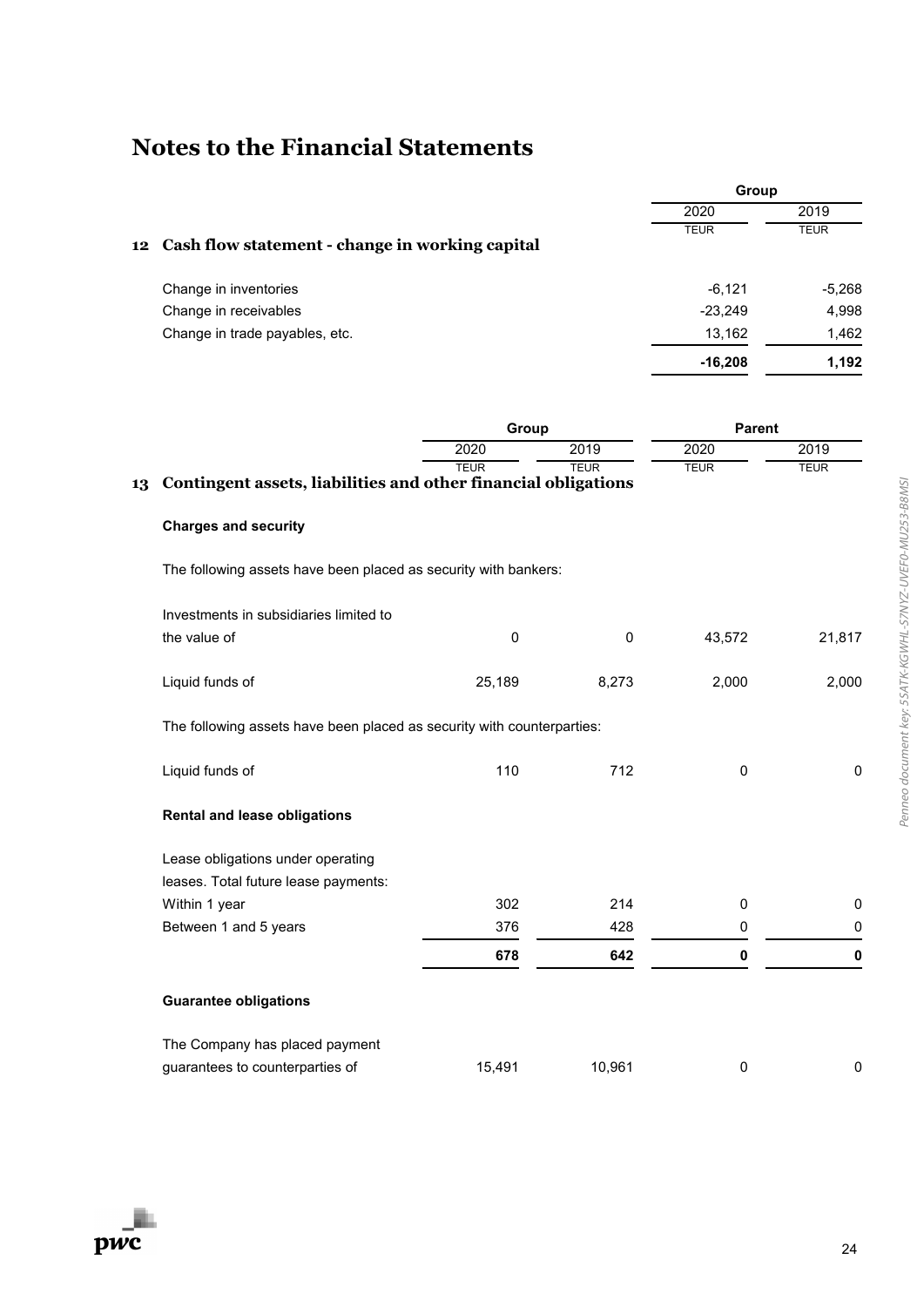### **13 Contingent assets, liabilities and other financial obligations** (continued)

#### **Other contingent liabilities**

As part of the main activities the Group has entered contracts with counterparties whereof contractual commitments amount to TEUR 34,533 (2019: TEUR 33,115). All contracts run between 0-24 month.

The subsidiary In Commodities A/S has issued a pledge ban on the Company's assets as security with a credit institution.

The group companies are jointly and severally liable for tax on the jointly taxed incomes etc. of the Group. The total amount of corporation tax payable by the Group amounts to TEUR 2,947. Moreover, the group companies are jointly and severally liable for Danish withholding taxes by way of dividend tax, tax on royalty payments and tax on unearned income. Any subsequent adjustments of corporation taxes and withholding taxes may increase the Company's liability.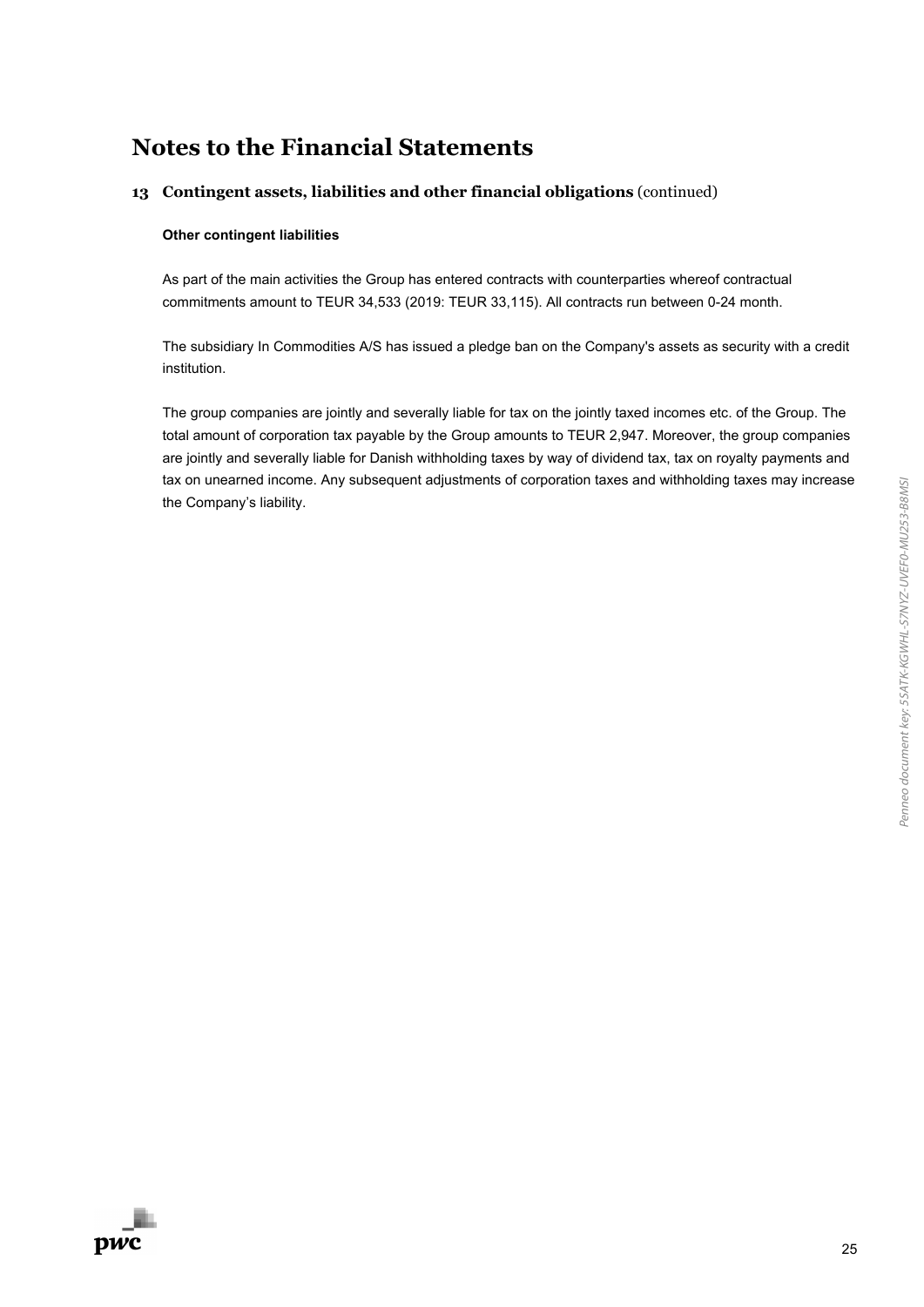#### **14 Related parties**

**Basis**

#### **Other related parties**

Other related parties in the period 1 January 2020 to 31 December 2020 comprise the management of subsidiaries as well as the Board of Directors and Executive Board of the subsidiaries together with their immediate families.

#### **Transactions**

The Group has chosen only to disclose transactions which have not been made on an arm's length basis in accordance with section 98(c)(7) of the Danish Financial Statements Act. The Group has no transactions to report.

#### **Ownership**

The following shareholders are recorded in the Company's register of shareholders as holding at least 5% of the votes or at least 5% of the share capital:

Johanson Capital ApS JHO Green Energy ApS CB investment Holding IVS EKG Holding ApS Gongfi ApS

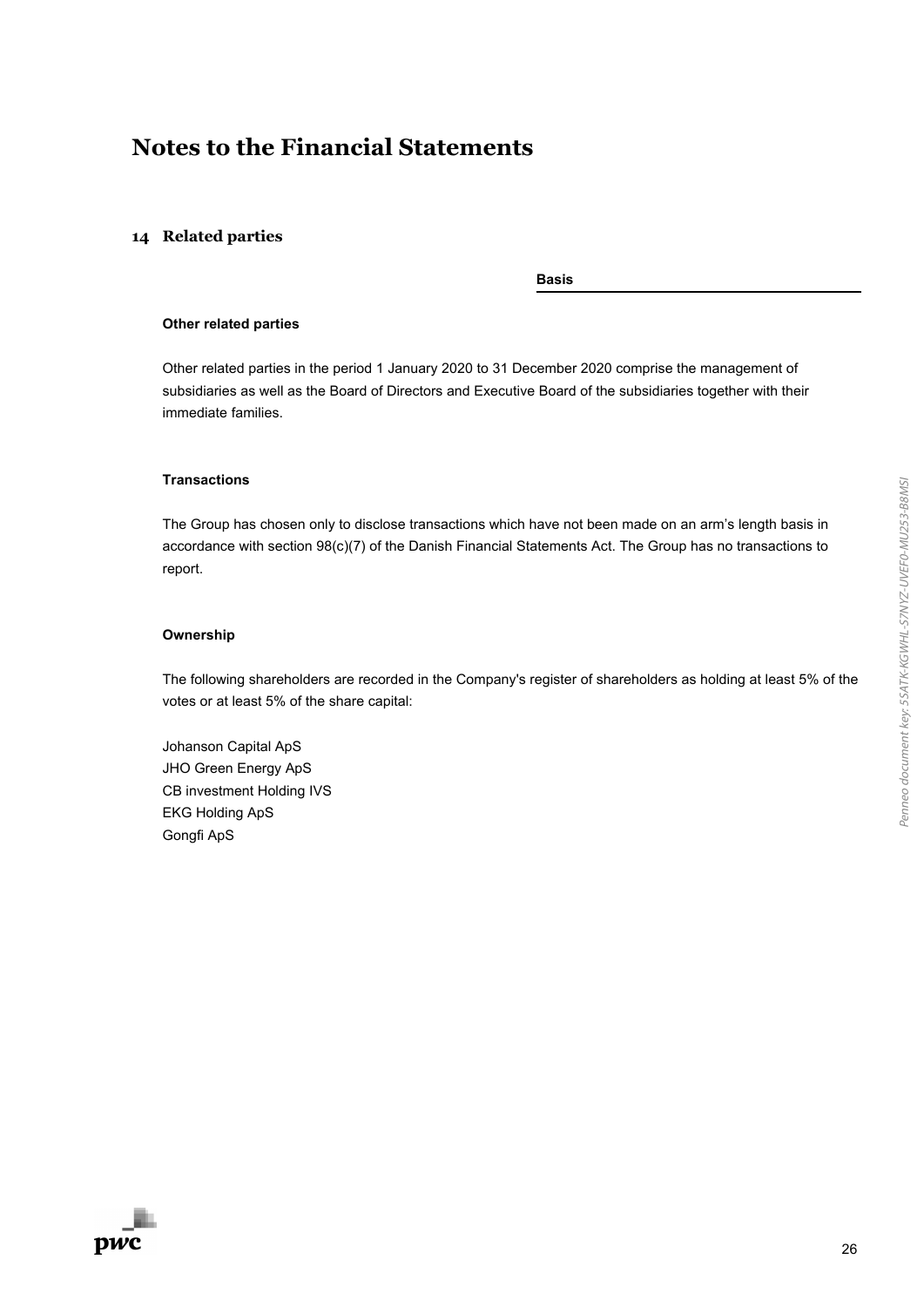|    |                                                  | Group       |             | <b>Parent</b> |                |
|----|--------------------------------------------------|-------------|-------------|---------------|----------------|
|    |                                                  | 2020        | 2019        | 2020          | 2019           |
|    |                                                  | <b>TEUR</b> | <b>TEUR</b> | <b>TEUR</b>   | <b>TEUR</b>    |
| 15 | Fee to auditors appointed at the general meeting |             |             |               |                |
|    | <b>PricewaterhouseCoopers</b>                    |             |             |               |                |
|    | Audit fee                                        | 40          | 33          | 2             | $\overline{2}$ |
|    | Other assurance engagements                      | 28          | 14          | 0             | 0              |
|    | Tax advisory services                            | 51          | 12          | 37            | 0              |
|    | Other services                                   | 131         | 51          | 0             | 0              |
|    |                                                  | 250         | 110         | 39            |                |

### **16 Subsequent events**

No events materially affecting the assessment of the Annual Report have occurred after the balance sheet date.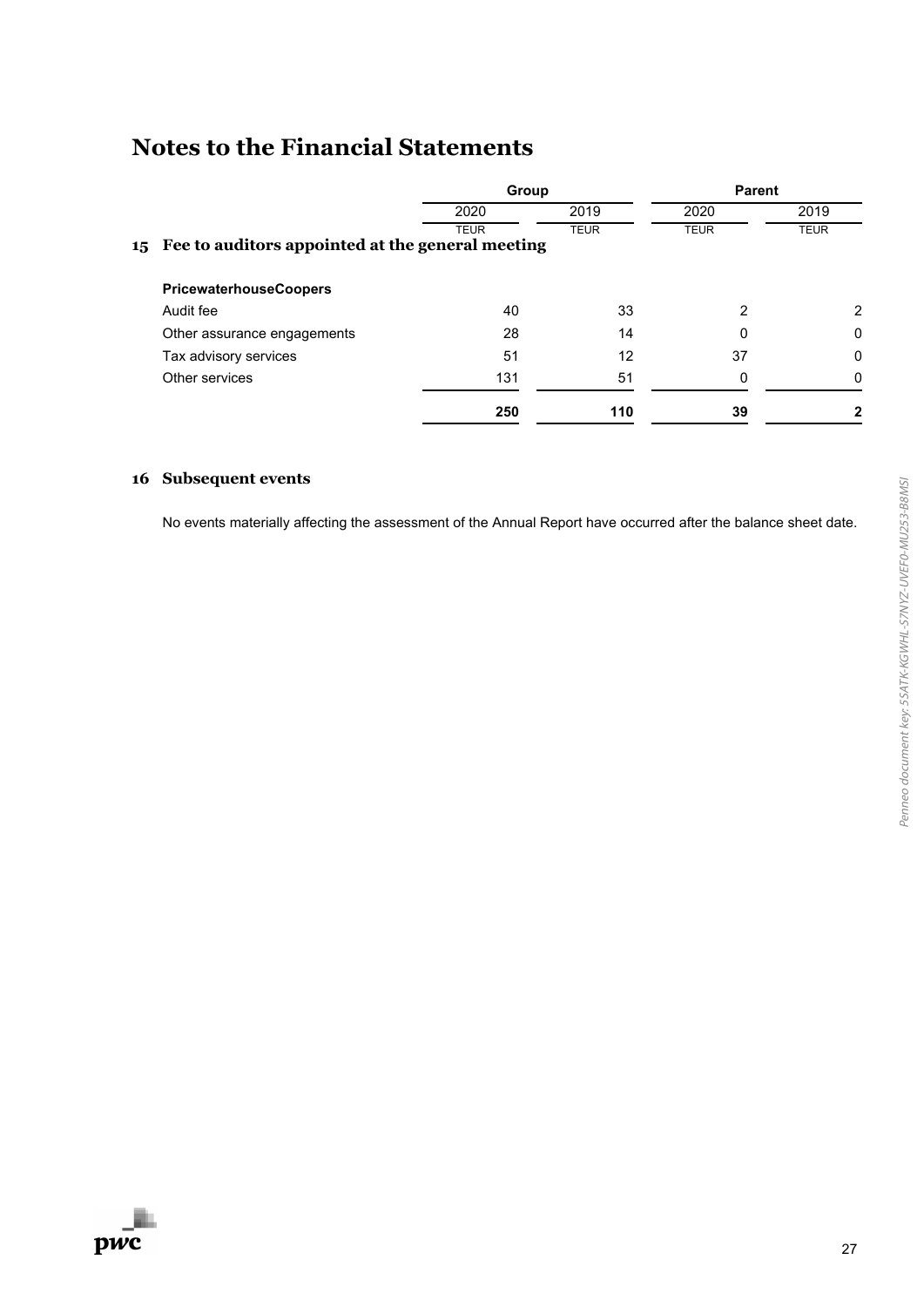### **17 Accounting Policies**

The Annual Report of Incomas Holding ApS for 2020 has been prepared in accordance with the provisions of the Danish Financial Statements Act applying to large enterprises of reporting class C.

The accounting policies applied remain unchanged from last year.

The Consolidated and Parent Company Financial Statements for 2020 are presented in TEUR.

### **Recognition and measurement**

Revenues are recognised in the income statement as earned. Furthermore, value adjustments of financial assets and liabilities measured at fair value or amortised cost are recognised. Moreover, all expenses incurred to achieve the earnings for the year are recognised in the income statement, including depreciation, amortisation, impairment losses and provisions as well as reversals due to changed accounting estimates of amounts that have previously been recognised in the income statement.

Assets are recognised in the balance sheet when it is probable that future economic benefits attributable to the asset will flow to the Company, and the value of the asset can be measured reliably.

Liabilities are recognised in the balance sheet when it is probable that future economic benefits will flow out of the Company, and the value of the liability can be measured reliably.

Assets and liabilities are initially measured at cost. Subsequently, assets and liabilities are measured as described for each item below.

### **Basis of consolidation**

The Consolidated Financial Statements comprise the Parent Company, Incomas Holding ApS, and subsidiaries in which the Parent Company directly or indirectly holds more than 50% of the votes or in which the Parent Company, through share ownership or otherwise, exercises control. Enterprises in which the Group holds between 20% and 50% of the votes and exercises significant influence but not control are classified as associates.

On consolidation, items of a uniform nature are combined. Elimination is made of intercompany income and expenses, shareholdings, dividends and accounts as well as of realised and unrealised profits and losses on transactions between the consolidated enterprises.

The Parent Company's investments in the consolidated subsidiaries are set off against the Parent Company's share of the net asset value of subsidiaries stated at the time of consolidation.

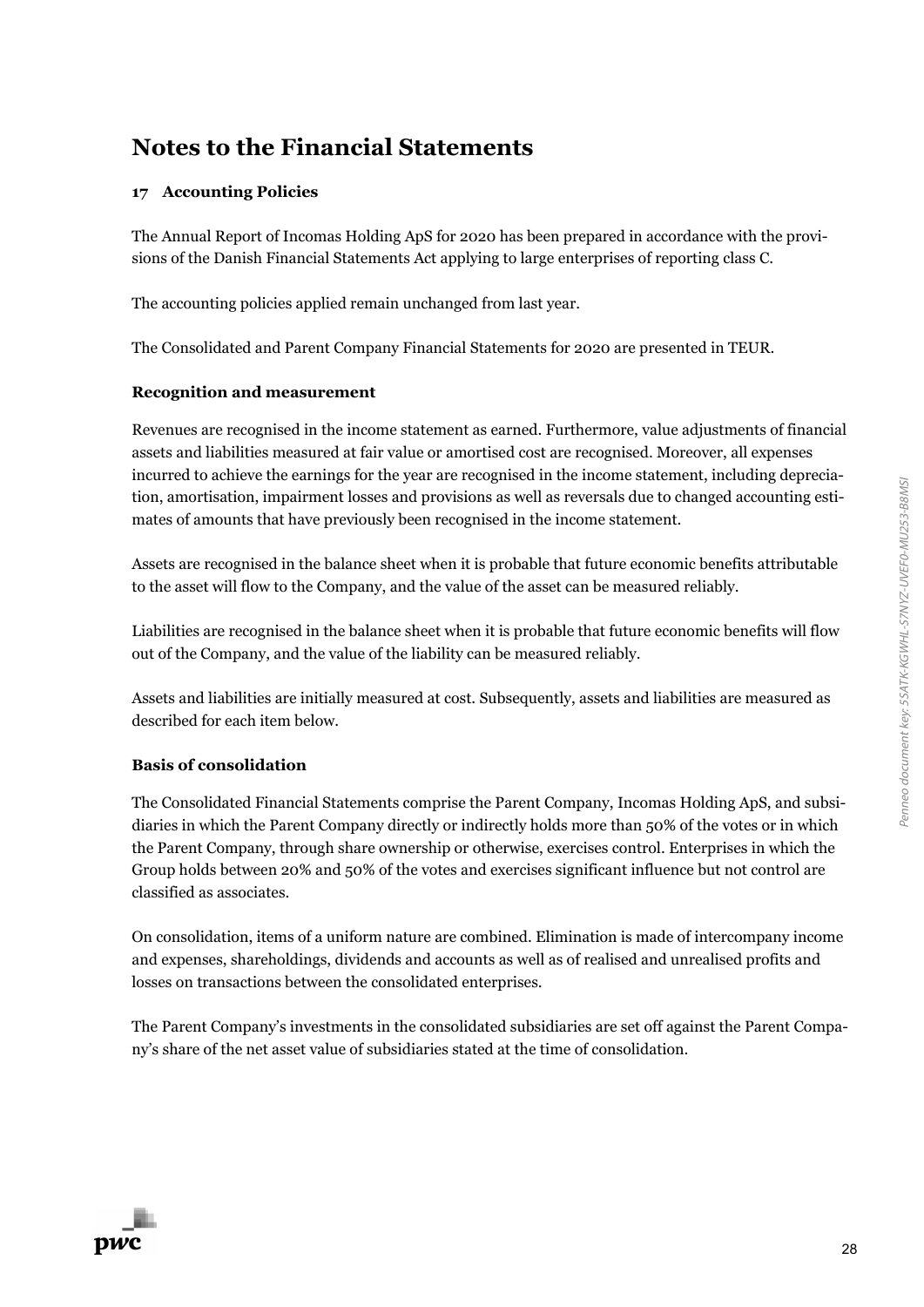#### **17 Accounting Policies** (continued)

#### **Leases**

All leases are considered operating leases. Payments made under operating leases are recognised in the income statement on a straight-line basis over the lease term.

#### **Translation policies**

Euro is used as the presentation currency. All other currencies are regarded as foreign currencies.

Transactions in foreign currencies are translated at the exchange rates at the dates of transaction. Exchange differences arising due to differences between the transaction date rates and the rates at the dates of payment are recognised in financial income and expenses in the income statement. Where foreign exchange transactions are considered hedging of future cash flows, the value adjustments are recognised directly in equity.

Receivables, payables and other monetary items in foreign currencies that have not been settled at the balance sheet date are translated at the exchange rates at the balance sheet date. Any differences between the exchange rates at the balance sheet date and the rates at the time when the receivable or the debt arose are recognised in financial income and expenses in the income statement.

Fixed assets acquired in foreign currencies are measured at the transaction date rates.

#### **Derivative financial instruments**

Derivative financial instruments are initially recognised in the balance sheet at cost and are subsequently remeasured at their fair values. Positive and negative fair values of derivative financial instruments which are not settled at year end are classified as "Other receivables" and "Other payables", respectively. The fair values of derivative financial instruments which are settled at year end are classified as "Cash at bank" and "Credit institutions", respectively. Derivative financial instruments with positive fair values are offset against derivative financial instruments with negative fair values when settled on a net basis.

Contracts for the delivery of power are classified as derivative financial instruments when there is a practice of net settlement in respect of similar contracts, including saleback before delivery.

Changes in the fair values of derivative financial instruments are recognised in the income statement unless the derivative financial instrument is designated and qualify as hedge accounting, see below.

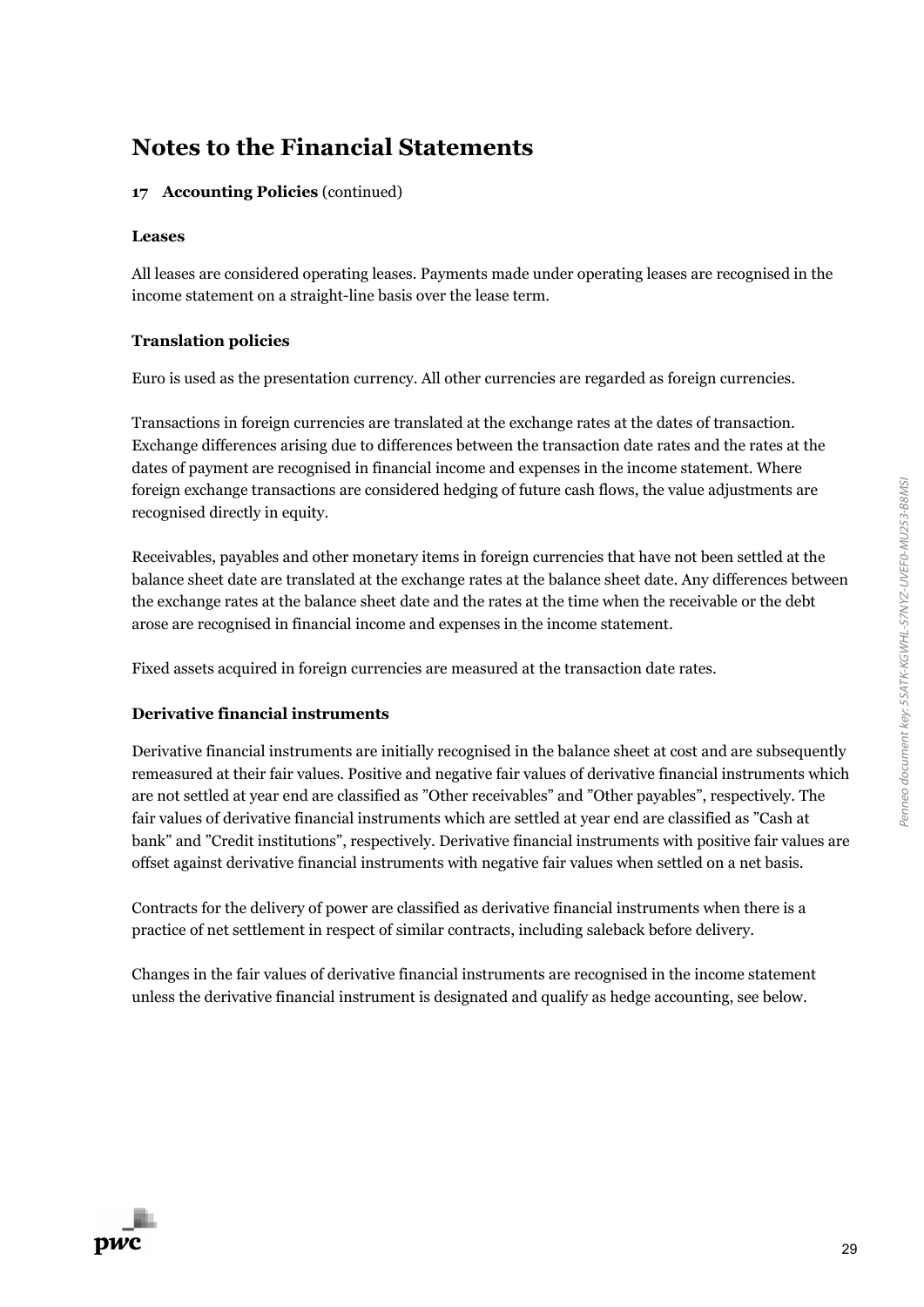### **17 Accounting Policies** (continued)

### **Hedge accounting**

Changes in the fair values of financial instruments that are designated and qualify as fair value hedges of a recognised asset are recognised in the income statement as are any changes in the fair value of the hedged asset related to the hedged risk. Fair value hedges comprise binding contracts concerning the delivery of power and gas at a fixed price. Hedged fixed price contracts are thus recognised at the accumulated change in the fair values of the contracts occurring since the time when the contracts were hedged. Positive and negative values of hedged fixed price contracts are classified as 'Other receivables' and 'Other payables', respectively.

Changes in the fair values of derivative financial instruments that are designated and qualify as hedges of expected future transactions are recognised in retained earnings under equity as regards the effective portion of the hedge. The ineffective portion is recognised in the income statement. If the hedged transaction results in an asset or a liability, the amount deferred in equity is transferred from equity and recognised in the cost of the asset or the liability, respectively. If the hedged transaction results in an income or an expense, the amount deferred in equity is transferred from equity to the income statement in the period in which the hedged transaction is recognised. The amount is recognised in the same item as the hedged transaction.

#### **Revenue**

Information on business segments and geographical segments based on the Group´s risks and returns and its internal financial reporting system. Business segments are regarded as the primary segments.

### **Incentive schemes**

The value of share-based payment, including share option and warrant plans that do not involve an outflow of cash and cash equivalents, offered to the Executive Board and a number of senior employees is not recognised in the income statement. The most significant conditions of the share option plans are disclosed in the notes.

### **Income Statement**

### **Revenue**

Revenue from the sale of power, gas, certificates and related services is recognised in the income statement when the sale is considered effected based on the following criteria:

- delivery has been made before year end;
- a binding sales agreement has been made;
- the sales price has been determined; and
- payment has been received or may with reasonable certainty be expected to be received.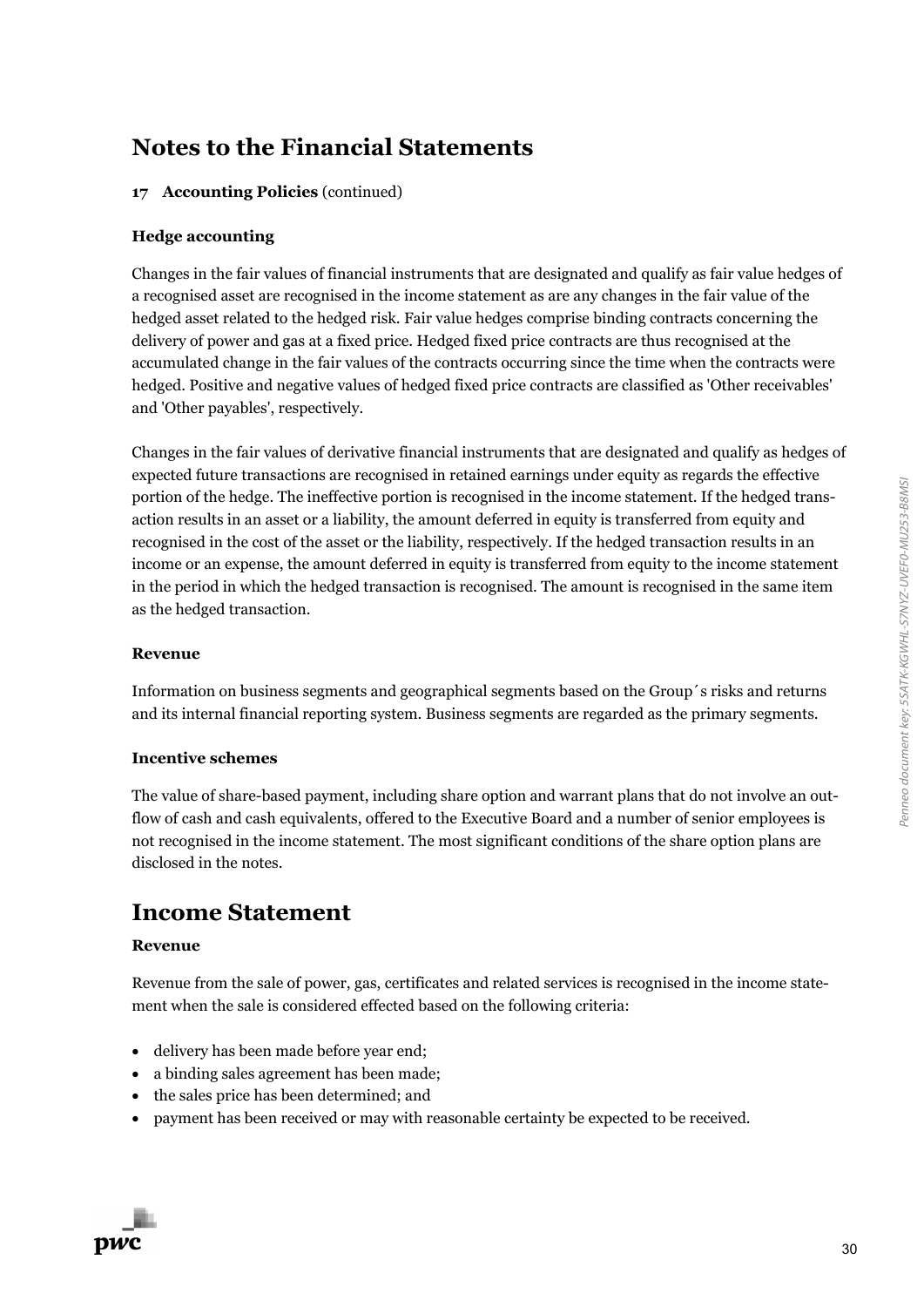### **17 Accounting Policies** (continued)

Revenue is measured at the fair value of the agreed consideration exclusive of VAT and taxes charged on behalf of third parties. All discounts and rebates granted are recognised in revenue.

### **Cost of sales**

Cost of sales includes the purchase of power, gas and certificates for resale and transportation thereof incurred to achieve revenue for the year. Furthermore, cost of sales includes changes in the fair values of derivate financial instruments.

### **Other external expenses**

Other external expenses comprise expenses for premises, sales and distribution as well as office expenses, etc.

#### **Staff expenses**

Staff expenses comprise wages and salaries as well as payroll expenses.

#### **Income from investments in subsidiaries**

The item "Income from investments in subsidiaries" in the income statement includes the proportionate share of the profit for the year.

### **Financial income and expenses**

Financial income and expenses are recognised in the income statement at the amounts relating to the financial year.

#### **Tax on profit/loss for the year**

Tax for the year consists of current tax for the year and changes in deferred tax for the year. The tax attributable to the profit for the year is recognised in the income statement, whereas the tax attributable to equity transactions is recognised directly in equity.

The Company is jointly taxed with wholly owned Danish and foreign subsidiaries. The tax effect of the joint taxation is allocated to Danish enterprises in proportion to their taxable incomes.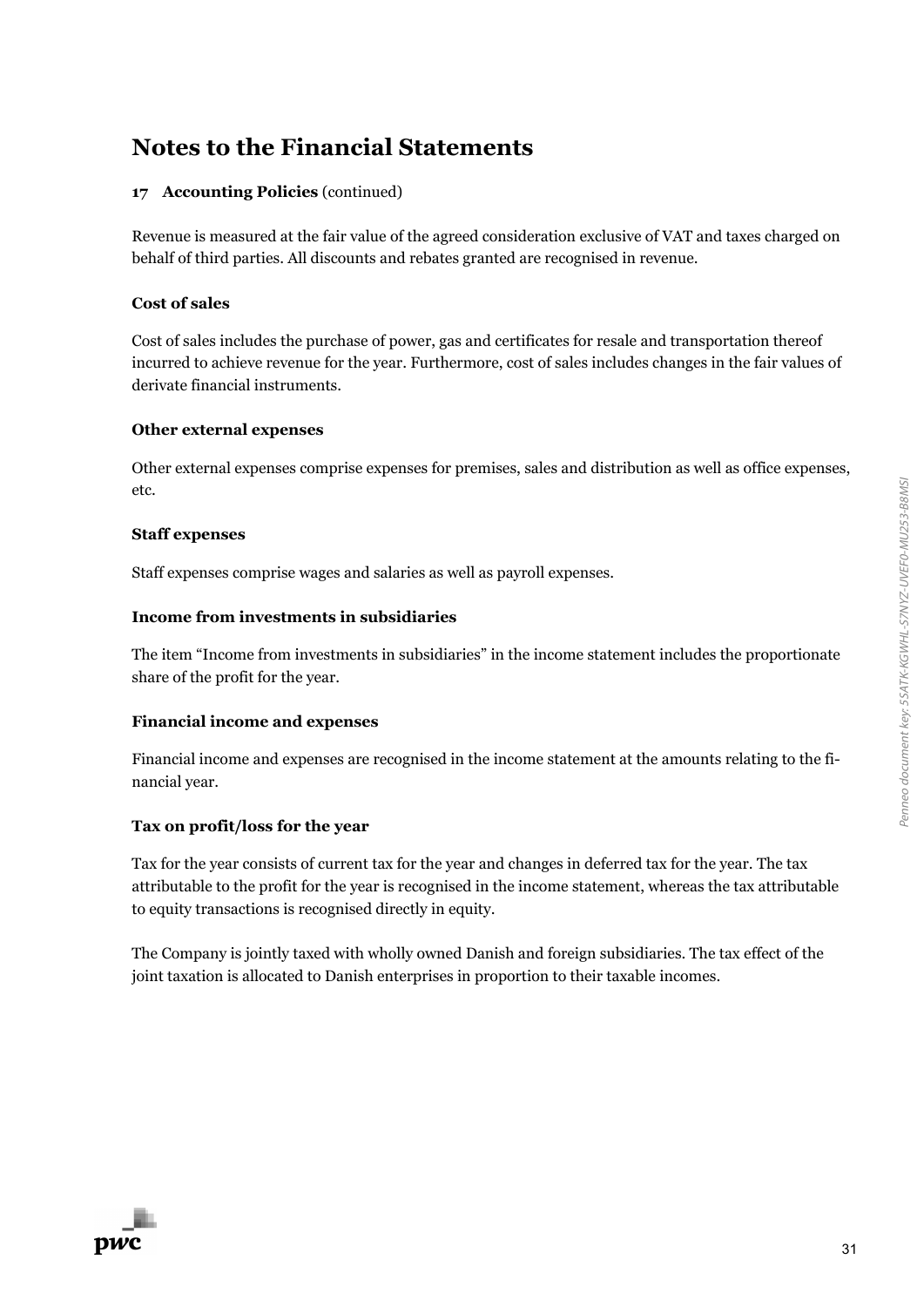**17 Accounting Policies** (continued)

### **Balance Sheet**

### **Investments in subsidiaries**

Investments in subsidiaries are recognised and measured under the equity method.

The item "Investments in subsidiaries" in the balance sheet include the proportionate ownership share of the net asset value of the enterprises calculated on the basis of the fair values of identifiable net assets at the time of acquisition.

The total net revaluation of investments in subsidiaries is transferred upon distribution of profit to "Reserve for net revaluation under the equity method" under equity. The reserve is reduced by dividend distributed to the Parent Company and adjusted for other equity movements in the subsidiaries.

Subsidiaries with a negative net asset value are recognised at EUR 0. Any legal or constructive obligation of the Parent Company to cover the negative balance of the enterprise is recognised in provisions.

#### **Other fixed asset investments**

Other fixed asset investments consist of deposits from leasehold.

#### **Inventories**

The cost of goods for resale equals the cost of acquisition. Inventories comprise gas inventory.

Inventories are measured at the lower of cost based on weighted average prices and net realisable value.

The net realisable value of inventories is calculated at the amount expected to be generated by sale of the inventories in the process of normal operations with deduction of selling expenses. The net realisable value is determined allowing for marketability, obsolescence and development in expected selling price.

### **Receivables**

Receivables are measured in the balance sheet at the lower of amortised cost and net realisable value, which corresponds to nominal value less provisions for bad debts. Provisions for bad debts are determined on the basis of an individual assessment of each receivable, and in respect of trade receivables, a general provision is also made based on the Company's experience from previous years.

### **Prepayments**

Prepayments comprise prepaid expenses concerning rent, insurance premiums, subscriptions and interest.

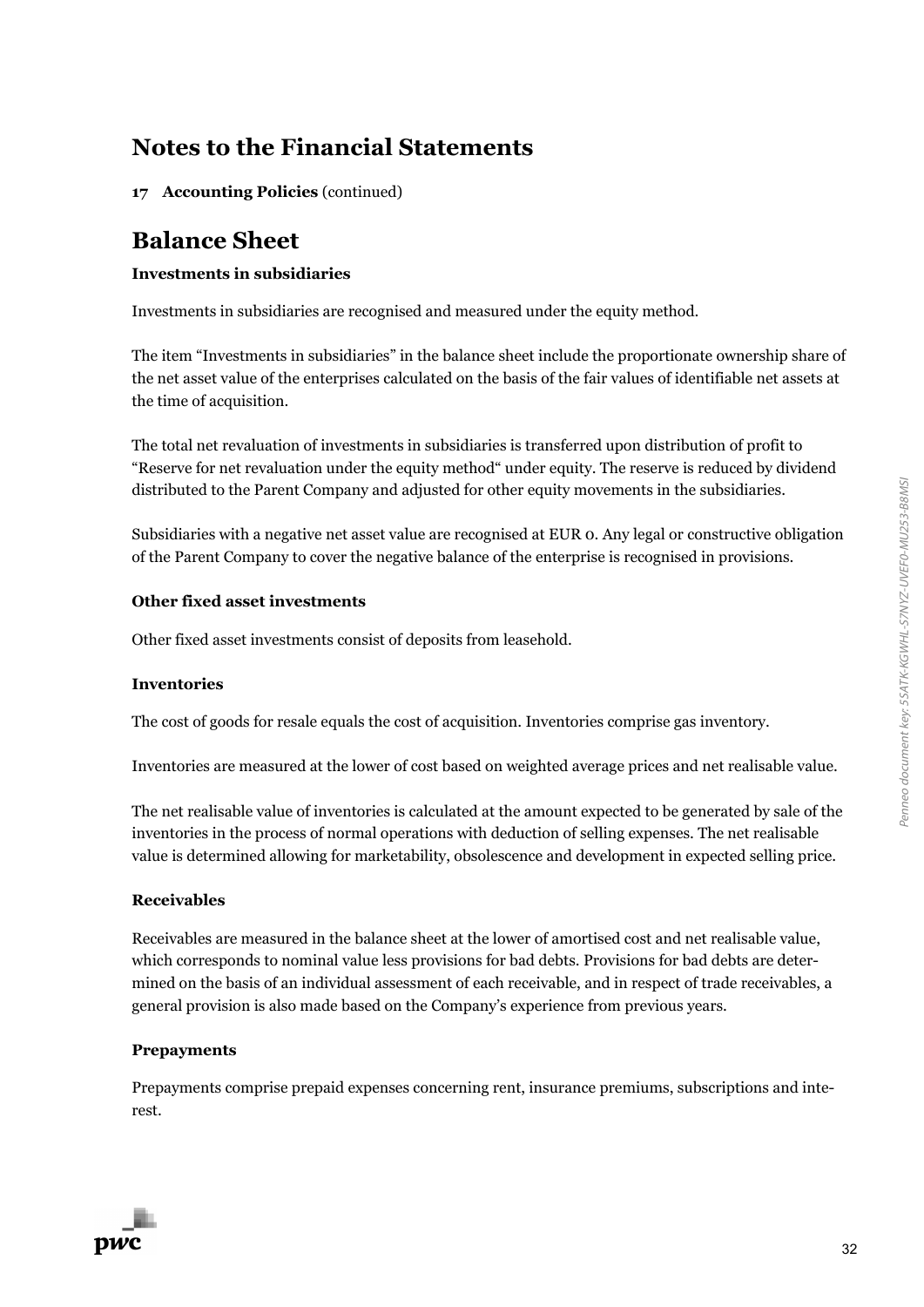### **17 Accounting Policies** (continued)

#### **Deferred tax assets and liabilities**

Deferred income tax is measured using the balance sheet liability method in respect of temporary differences arising between the tax bases of assets and liabilities and their carrying amounts for financial reporting purposes on the basis of the intended use of the asset and settlement of the liability, respectively.

Deferred tax assets are measured at the value at which the asset is expected to be realised, either by elimination in tax on future earnings or by set-off against deferred tax liabilities within the same legal tax entity.

Deferred tax is measured on the basis of the tax rules and tax rates that will be effective under the legislation at the balance sheet date when the deferred tax is expected to crystallise as current tax. Any changes in deferred tax due to changes to tax rates are recognised in the income statement or in equity if the deferred tax relates to items recognised in equity.

#### **Current tax receivables and liabilities**

Current tax liabilities and receivables are recognised in the balance sheet as the expected taxable income for the year adjusted for tax on taxable incomes for prior years and tax paid on account. Extra payments and repayment under the on-account taxation scheme are recognised in the income statement in financial income and expenses.

### **Financial debts**

Loans, such as loans from credit institutions, are recognised initially at the proceeds received net of transaction expenses incurred. Subsequently, the loans are measured at amortised cost; the difference between the proceeds and the nominal value is recognised as an interest expense in the income statement over the loan period.

Other debts are measured at amortised cost, substantially corresponding to nominal value.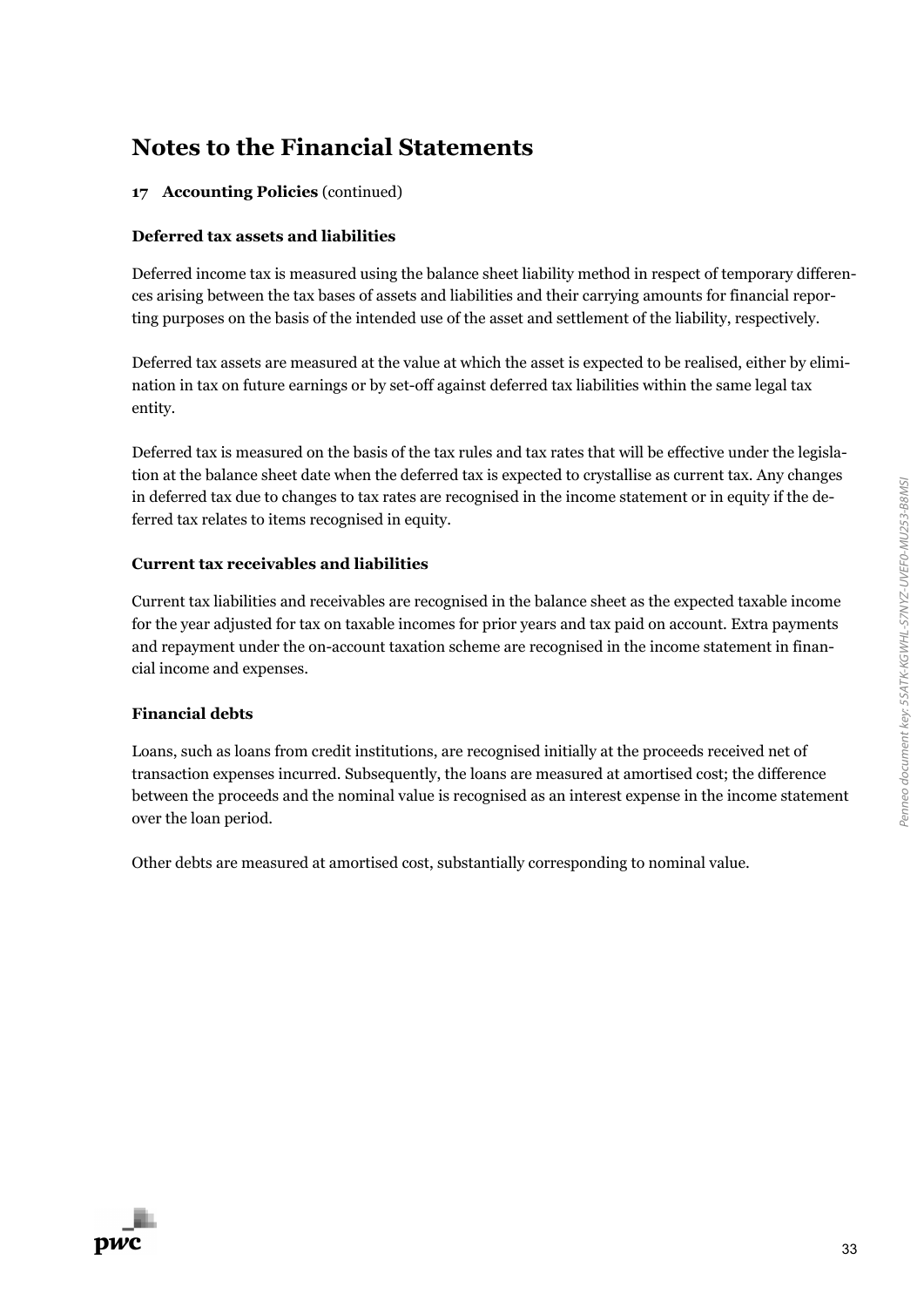34

### **Notes to the Financial Statements**

**17 Accounting Policies** (continued)

### **Cash Flow Statement**

The cash flow statement shows the Group´s cash flows for the year broken down by operating, investing and financing activities, changes for the year in cash and cash equivalents as well as the Group´s cash and cash equivalents at the beginning and end of the year.

#### **Cash flows from operating activities**

Cash flows from operating activities are calculated as the net profit/loss for the year adjusted for changes in working capital and non-cash operating items such as depreciation, amortisation and impairment losses, and provisions. Working capital comprises current assets less short-term debt excluding items included in cash and cash equivalents.

#### **Cash flows from investing activities**

Cash flows from investing activities comprise cash flows from acquisitions and disposals of intangible assets, property, plant and equipment as well as fixed asset investments.

#### **Cash flows from financing activities**

Cash flows from financing activities comprise cash flows from the raising and repayment of long-term debt as well as payments to and from shareholders.

#### **Cash and cash equivalents**

Cash and cash equivalents comprise "Cash at bank and in hand" and "Overdraft facilities".

The cash flow statement cannot be immediately derived from the published financial records.

### **Financial Highlights**

#### **Explanation of financial ratios**

Return on assets **Profit before financials x 100** Total assets

Solvency ratio **Equity at year end x 100** Total assets at year end

Return on equity Net profit for the year x 100 Average equity

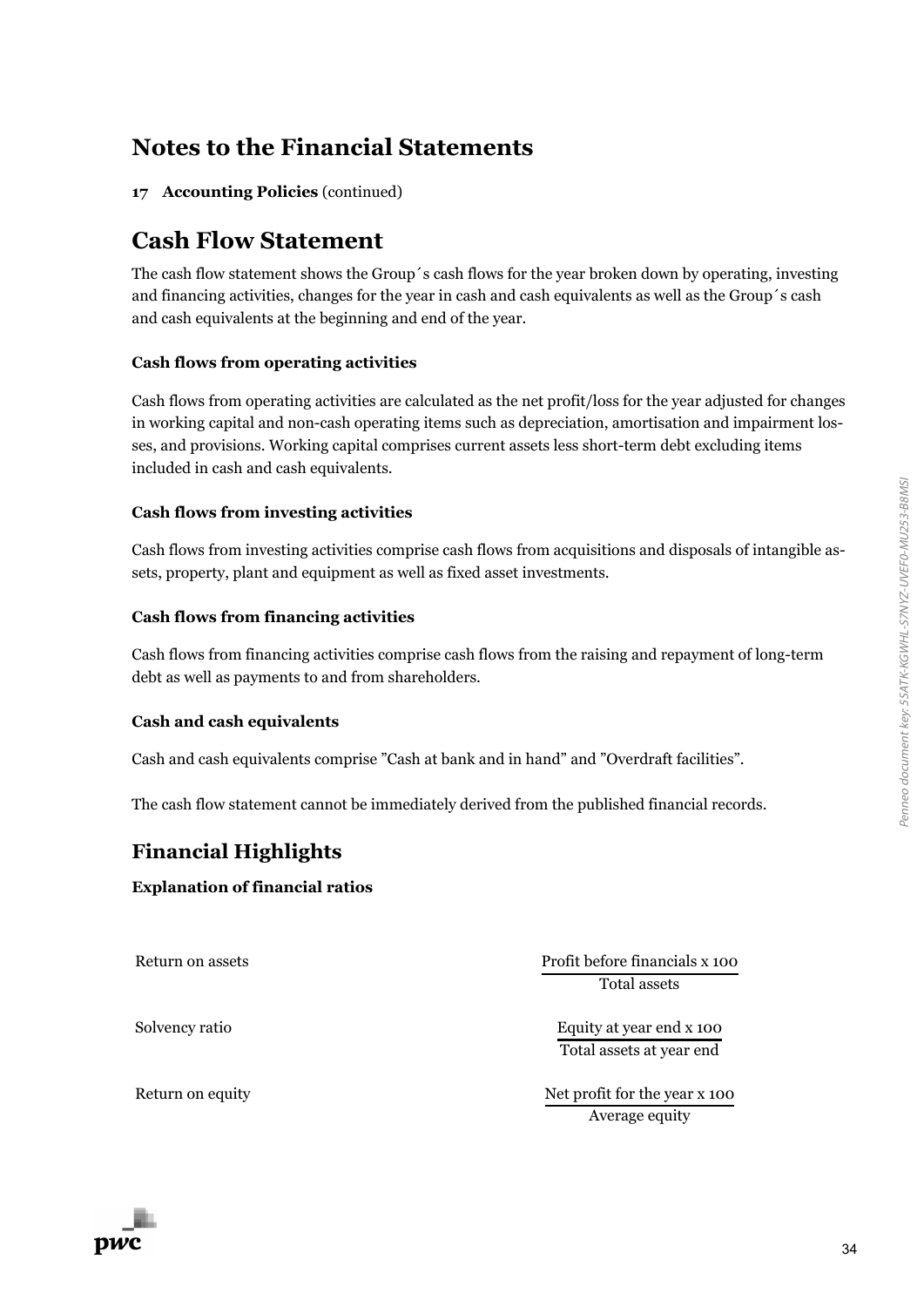# **PENNEO**

The signatures in this document are legally binding. The document is signed using Penneo™ secure digital signature. The identity of the signers has been recorded, and are listed below.

"By my signature I confirm all dates and content in this document."



This document is digitally signed using Penneo.com. The digital signature data within the document is secured and validated by the computed hash value of the original document. The document is locked and timestamped with a certificate from a trusted third party. All cryptographic evidence is embedded within this PD F, for future validation if necessary.

#### **How to verify the originality of this document**

This document is protected by an Adobe CDS certificate. When you open the

document in Adobe Reader, you should see, that the document is certified by Penneo e-signature service <penneo@penneo.com>. This guarantees that the contents of the document have not been changed.

You can verify the cryptographic evidence within this document using the Penneo validator, which can be found at https://penneo.com/validate